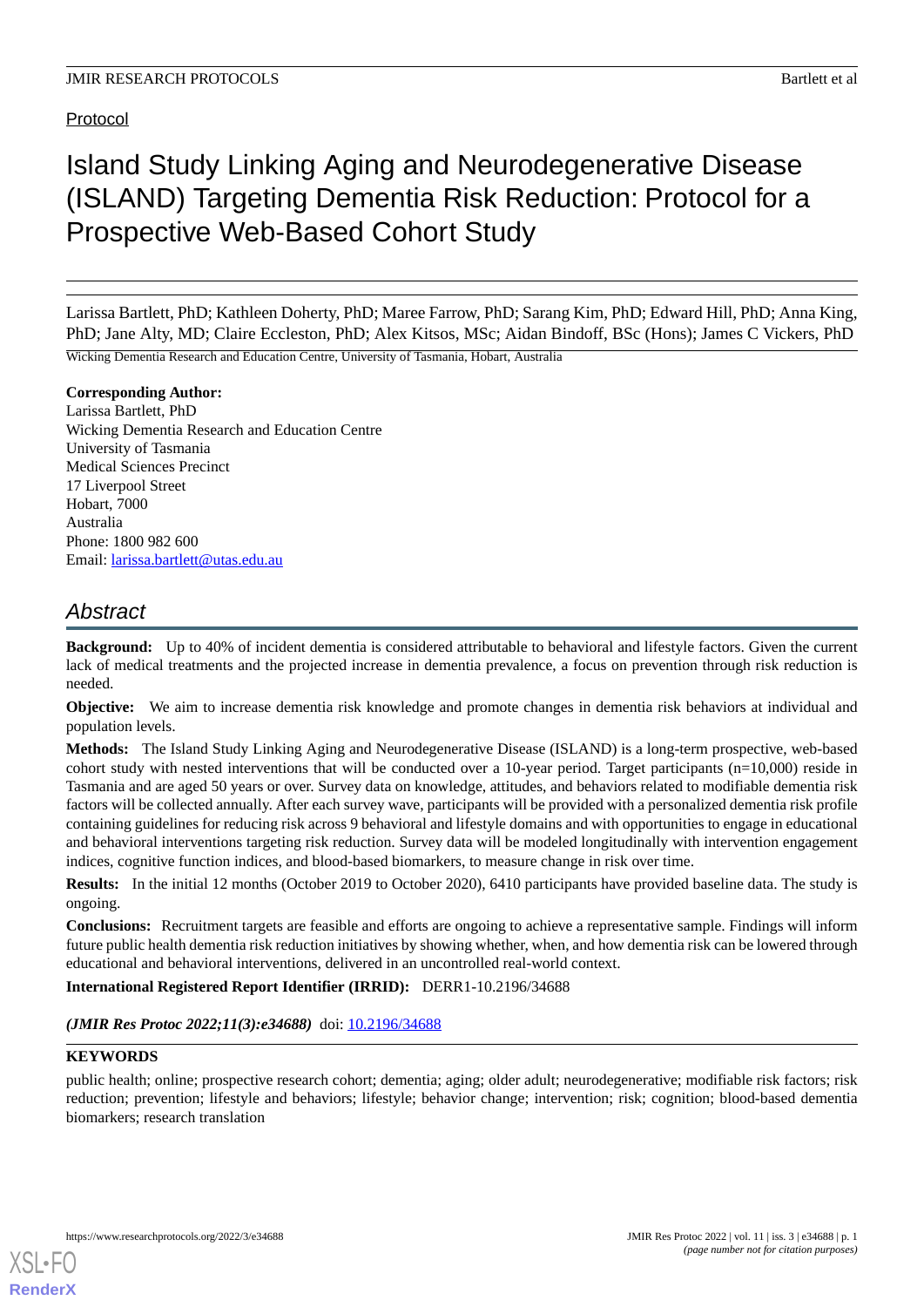# *Introduction*

Dementia is one of the most prevalent and burdensome conditions that impact the community, and projections suggest that 152 million people will be affected worldwide by 2050 [[1\]](#page-10-0). In the absence of medical treatments that halt or slow disease progression, dementia risk reduction has been identified as a priority for public health research and policy development [[2-](#page-10-1)[6\]](#page-10-2).

Recent estimates suggest that between 40% and 48% of dementia could be prevented or delayed through dementia risk reduction interventions [[3,](#page-10-3)[7](#page-10-4)]. Modifiable dementia risk factors include diabetes, hypertension, high cholesterol, obesity, hearing loss, physical inactivity, smoking, excessive alcohol consumption, low educational attainment, lack of cognitive stimulation, social isolation, brain injury, pollution exposure, stress, and depression [[7,](#page-10-4)[8\]](#page-10-5). The population attributable fraction of risk (which combines the relative risk with prevalence) for independent risk factors ranges from 1% (obesity, diabetes) to 8% (hearing loss) [[7\]](#page-10-4). Behavioral and lifestyle factors can co-occur and the interplay between multiple risk factors is not yet well understood [\[9](#page-10-6),[10\]](#page-10-7). Models with Australian data that account for nonindependence suggest that reducing the rate of each risk factor by 20% could reduce the prevalence of dementia by up to 30% by 2050 [[3\]](#page-10-3).

The effects of behavioral interventions for reducing dementia risk—a group-based intervention targeting diet and exercise, with cognitive training and vascular risk factor management [[11\]](#page-10-8); dietary advice  $[12,13]$  $[12,13]$  $[12,13]$ ; changes in physical activity  $[14,15]$  $[14,15]$  $[14,15]$ ; cognitive training [[16,](#page-10-13)[17\]](#page-10-14); undertaking formal education in later life [[18\]](#page-10-15); and a multicomponent program targeting cognitive activity, exercise, diet, sleep, and depression management [[19\]](#page-10-16)—are actively being investigated. These trials [\[11](#page-10-8)-[19\]](#page-10-16) have a necessary focus on internal validity and are subject to time constraints; therefore, they largely target at-risk older individuals to maximize the chance of observing change in dementia-related outcomes within the study period. Although trial results can provide evidence of cause and effect, external validity (including the extent to which findings can be replicated in real-world settings and generalized to public health or long-term benefit) needs to be verified [[11\]](#page-10-8).

There has also been a concerted effort in dementia research focused on understanding the biological and functional changes that precede clinical symptoms of neurodegeneration. Promising new molecular markers that support the potential for individual dementia risk profiling have been identified [\[9](#page-10-6)[,20](#page-10-17)]. For example, apolipoprotein epsilon-E and polygenic risk can now be identified within families, and blood-based biomarkers (eg, beta-amyloid, phosphorylated tau, and neurofilament light) can indicate neuropathology and neurodegeneration up to 20 years before functional symptoms occur  $[21,22]$  $[21,22]$  $[21,22]$ . Similarly, new web-based tools are emerging that use computer-based audiovisual techniques and artificial intelligence to remotely measure cognitive, visual, speech, and motor functions [[23\]](#page-11-0). Subtle changes in thinking and memory and in lexicosyntactic and motor domains are understood to be associated with early-stage dementia [\[24](#page-11-1)[-26](#page-11-2)]. Using these emerging techniques,

it is possible to detect and track preclinical signals of neuropathology.

Life-course modeling suggests that the future incidence of dementia could be reduced by modifying dementia risk-related behaviors in midlife  $[7,27]$  $[7,27]$  $[7,27]$ , and it is now important to test these models in real-world contexts. Long-term large-sample prospective cohort studies present a viable approach for tracking changes in dementia risk factors over time at the individual and population level [[2,](#page-10-1)[5](#page-10-20),[28\]](#page-11-4). Linking biological and functional markers of dementia pathology with information about dementia risk behaviors and demographic data provides the opportunity for detailed cohort characterization and enables precision in selecting and targeting risk reduction interventions [\[9\]](#page-10-6). It is then feasible to investigate patterns of change in relation to intervention engagement for symptomatic, high-risk, and asymptomatic participants. A large prospective research cohort can thus provide a framework for investigating the modification potential of individual and population-level dementia risk profiles in relation to intervention exposures and can help determine the conditions in which public health dementia risk reduction interventions could be most beneficial [\[29](#page-11-5),[30\]](#page-11-6).

Tasmania has a population of 0.5 million that has an aging profile and higher incidences of many dementia risk factors than the rest of Australia. Furthermore, while there is a public appetite for dementia prevention, only 30% of Australians reportedly recognize that dementia risk is modifiable [\[31](#page-11-7),[32\]](#page-11-8). Emerging evidence indicates help-seeking older adults find that knowing their own risk profile information improves their understanding of how they can reduce their risk of developing dementia [[33\]](#page-11-9). This is encouraging and offers support for providing personalized feedback to help increase the personal resonance of risk reduction messages and to stimulate health behavior change [\[34](#page-11-10),[35\]](#page-11-11). This knowledge, understanding that it is possible to change one's health status, having access to the opportunity and support required to take action, and being motivated to do so are all considered to be important contributing factors for achieving effective health-related behavior change [\[36](#page-11-12),[37\]](#page-11-13).

The primary hypothesis for this study is that increasing knowledge and motivations related to modifiable dementia risk, and engaging in behavioral and lifestyle-related risk reduction activities, will be protective over time against declining cognition and neurobiological markers of dementia, at the individual level and the population level. There are 3 key aims: (1) characterize dementia risk knowledge and behaviors, current and historical health status, cognition, and dementia-related biomarkers; (2) deliver health-related community-based and educational dementia risk reduction interventions; and (3) determine the real-world conditions in which dementia risk reduction interventions yield the greatest benefit to inform future dementia prevention research, policy, and practice.

# *Methods*

#### **Overview**

The Island Study Linking Aging and Neurodegenerative Disease (ISLAND) is a large-sample prospective public health cohort

 $XS$  $\cdot$ FC **[RenderX](http://www.renderx.com/)**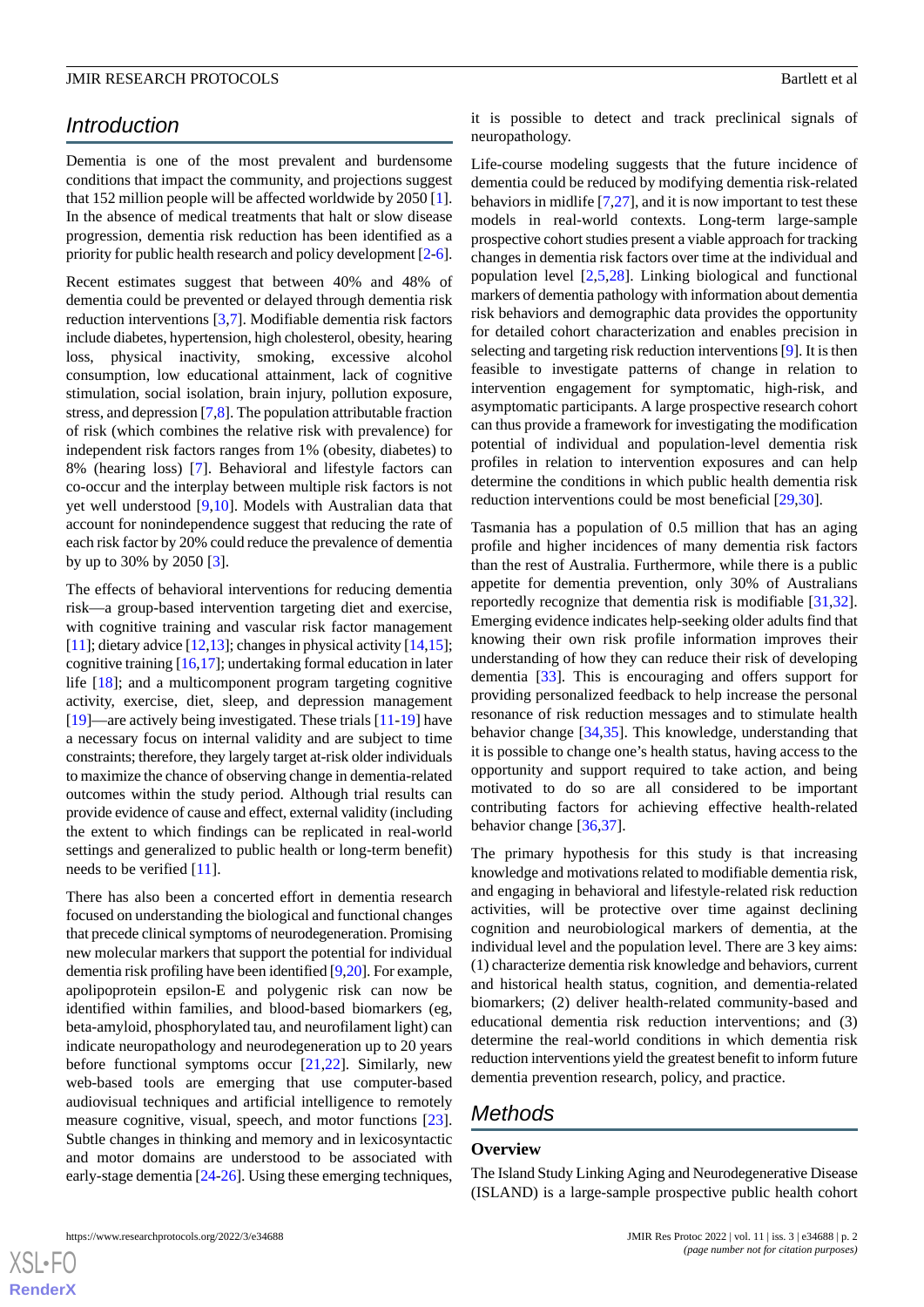study with nested interventions. Targeting dementia risk-related behaviors and modifiable dementia risk factors, ISLAND is being conducted in Tasmania, Australia.

#### **Ethics**

The study has been approved by University of Tasmania's Health and Medical Human Research Ethics Committee (HREC H001864) and will be conducted in accordance with the National Health and Medical Research Council's National Statement on Ethical Conduct in Human Research [[38](#page-11-14)]. Potential participants will be given up-to-date information and asked to provide consent to the research conditions at baseline; enrolled participants will be provided updated study materials and asked to reconsent at all subsequent assessment waves.

#### **Study Design**

This study will be conducted over a period of 10 years (2019 to 2029), with repeated measurements and a range of risk reduction interventions ([Figure 1](#page-2-0)). We anticipate that this timeframe will be sufficient for changes in cognitive and biological markers to occur. Participants are considered active agents who are provided the opportunity to engage in managing their own dementia risk based on their knowledge, personal motivations, and circumstances, and to encourage dementia risk reduction in their communities. Longitudinal patterns of knowledge about modifiable dementia risks, motivations to engage with risk-reduction interventions, and changes in dementia risk behaviors, cognitive function, and blood-based biomarkers will be investigated. Data will be modeled to test whether, when, and how dementia risk reduction interventions are likely to reduce future dementia incidence in the long term.

<span id="page-2-0"></span>**Figure 1.** Study design and planned outcomes. ISLAND: Island Study Linking Aging and Neurodegenerative Disease.



The study will primarily be web-based to maximize access for Tasmanian residents regardless of their location. A dedicated, secure web-based environment has been designed to manage participant engagement and to remotely administer questionnaires and cognitive assessments. In-person attendance is only required for blood sample collection, which will take place in community-based clinics.

#### **Measures**

[XSL](http://www.w3.org/Style/XSL)•FO **[RenderX](http://www.renderx.com/)**

Participants'knowledge of and motivations to change behaviors related to dementia risk will be collected annually with surveys, in conjunction with current behaviors and engagement indices ([Table 1\)](#page-3-0). The Checklist for Reporting the Results of Internet e-Surveys [\[39](#page-11-15)] is available in [Multimedia Appendix 1](#page-9-0). Data from the Knowledge of Dementia Risk Reduction instrument, the Motivations to Change Lifestyle and Health Behaviours for Dementia Risk Reduction scale [[40\]](#page-11-16), and dementia risk profile will be used to support behavior change modeling [\[41](#page-11-17)]. A portion of the cohort will also complete the New General Self-Efficacy scale [[42\]](#page-11-18), the All Aspects of Health Literacy Scale [\[43](#page-11-19)], and the Perceived Stress Scale [\[44](#page-11-20)].

The Cambridge Neuropsychological Test Automated Battery [[45,](#page-11-21)[46\]](#page-11-22) will be used to measure changes in thinking and memory, and Talk2Me [\[23](#page-11-0)], an automated linguistic data collection instrument, will be used to detect lexicosyntactic indicators of cognitive function. Motor–cognition will be measured using a screening instrument for preclinical Alzheimer disease (TAS Test) [[47\]](#page-12-0) that applies computer vision to capture the speed and rhythm of hand movements, which are understood to decline with the onset of dementia pathology [[26\]](#page-11-2). The Cambridge Neuropsychological Test Automated Battery, Talk2Me, and TAS Test instruments are designed for web-based administration, allowing a wider reach than that which could be achieved with in-person assessment. Multisource cognitive data provide the opportunity to understand performance changes in multiple domains and can be used to triangulate, and cross-validate changes observed in other data. Data on nonmodifiable risk factors, such as age, sex, and genetics (from blood samples), and procedural factors on intervention implementation, engagement, and outcomes will also collected [[29,](#page-11-5)[30\]](#page-11-6).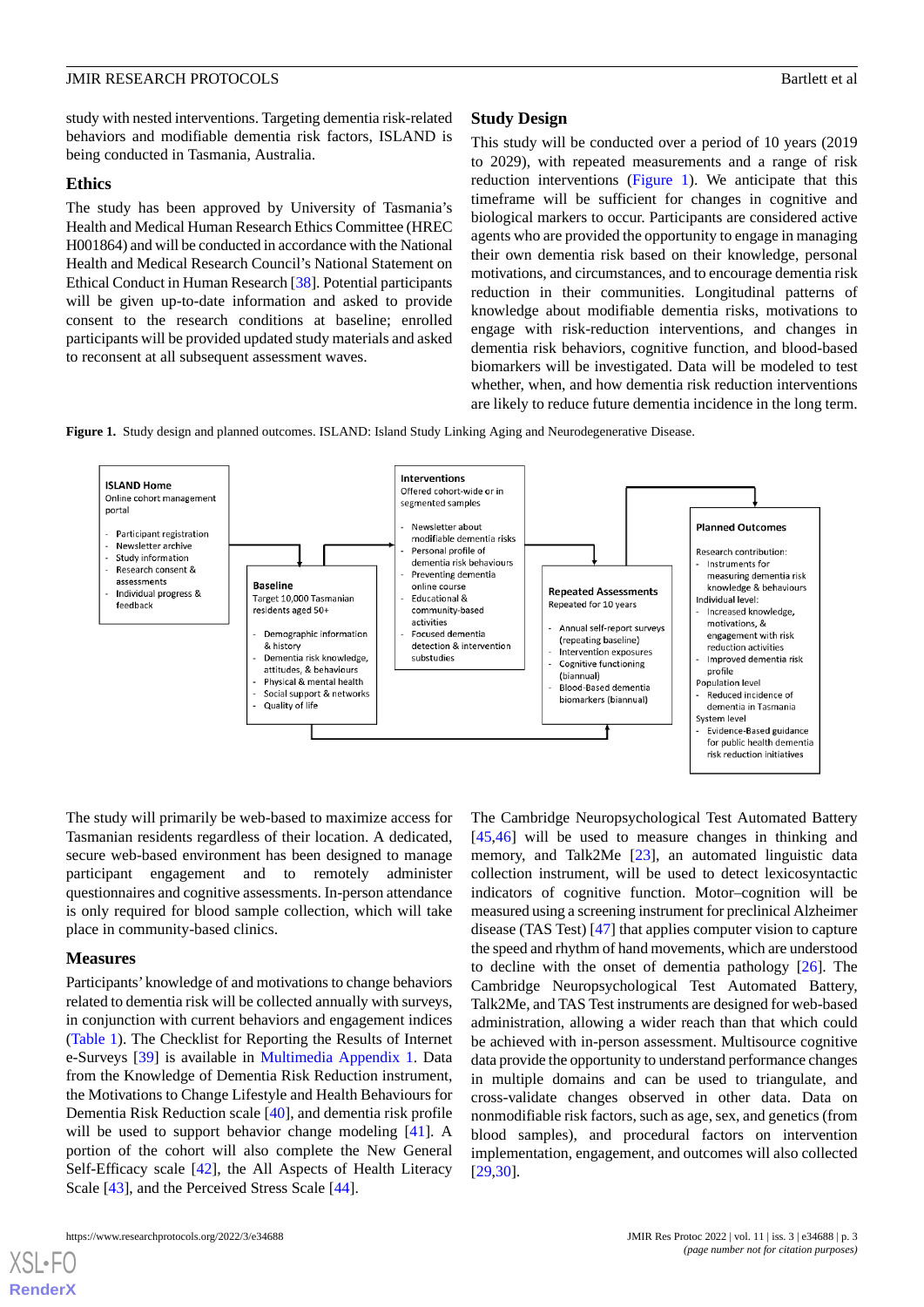<span id="page-3-0"></span>**Table 1.** Measurement instruments.

| Instrument or assessment                                                                         | Outcome                                                                                                                                                                                                                                                                                                                                                |  |
|--------------------------------------------------------------------------------------------------|--------------------------------------------------------------------------------------------------------------------------------------------------------------------------------------------------------------------------------------------------------------------------------------------------------------------------------------------------------|--|
| Background and Health Survey                                                                     | Detailed demographic, health, and lifestyle characteristics                                                                                                                                                                                                                                                                                            |  |
| Intervention engagement                                                                          | System reports of course enrolment and progression and newsletter engagement; self-report in-<br>tervention and community activity engagement data                                                                                                                                                                                                     |  |
| Knowledge of Dementia Risk Reduction Survey                                                      | Knowledge of dementia risk; recall and recognition of modifiable and nonmodifiable dementia<br>risk factors                                                                                                                                                                                                                                            |  |
| Motivation to Change Lifestyle and Health Be-<br>haviours for Dementia Risk Reduction Scale [40] | Beliefs and attitudes toward lifestyle and behavioral changes for dementia risk reduction                                                                                                                                                                                                                                                              |  |
| All Aspects of Health Literacy Scale <sup>a</sup> [43]                                           | Functional, communicative, and critical health literacy                                                                                                                                                                                                                                                                                                |  |
| New General Self-Efficacy Scale <sup>a</sup> [42]                                                | Perceived ability to achieve a range of different types of task.                                                                                                                                                                                                                                                                                       |  |
| Dementia Risk Profile                                                                            | Behaviors affecting dementia risk factors: diagnosis, regular checks and management of car-<br>diometabolic health; BMI; physical and cognitive activity; diet, alcohol consumption, and<br>smoking                                                                                                                                                    |  |
| Hospital Anxiety and Depression Scale [48]                                                       | Symptom severity for 2 dimensions (anxiety and depression); pooled score indicates psycholog-<br>ical distress                                                                                                                                                                                                                                         |  |
| Perceived Stress Scale <sup>a</sup> [44]                                                         | Extent to which daily life is perceived as stressful                                                                                                                                                                                                                                                                                                   |  |
| Lubben Social Network Scale [49]                                                                 | Extent of social networks; 3 dimensions (family, neighbors and friends)                                                                                                                                                                                                                                                                                |  |
| Assessment of Quality of Life [50]                                                               | Multiattribute utility instrument that generates psychometric and Quality of Life Years scores<br>based on 8 dimensions of health-related quality of life: physical health (independent living, pain,<br>and senses) and psychosocial health (mental health, happiness, coping, relationships, and self-<br>worth)                                     |  |
| Written reflection task $[51]$                                                                   | Cognitive performance: idea density, grammar, and sentence construction                                                                                                                                                                                                                                                                                |  |
| Talk2Me Online [23]                                                                              | Cognitive performance: image naming, picture description, and audio files providing approxi-<br>mately 2000 lexicosyntactic, acoustic, and semantic features for analysis                                                                                                                                                                              |  |
| Cambridge Neuropsychological Test Automated<br>Battery Online [45]                               | Cognitive performance: Paired Associates Learning captures learning and recall of visual infor-<br>mation over successive trials and is sensitive to cognitive decline in early Alzheimer disease and<br>mild cognitive impairment [52] Spatial Working Memory assesses executive function, retention,<br>and manipulation of visuospatial information |  |
| TAS Test $[47]$                                                                                  | Motor and cognitive performance using keyboard tapping, visuomotor reaction tests, and visu-<br>ospatial working memory tests providing approximately 1000 motor-cognitive features for<br>analysis                                                                                                                                                    |  |
| <b>Blood</b> samples                                                                             | Biomarker levels indicative of dementia pathology (eg, beta-amyloid, phosphorylated tau, and<br>neurofilament light) measured in plasma or serum using enzyme-linked immunoassay, SIMOA, <sup>b</sup><br>and mass spectrometry                                                                                                                         |  |
| Genetics                                                                                         | Candidate gene markers related to Alzheimer disease such as apolipoprotein epsilon-E and the<br>brain-derived neurotrophic factor polymorphism measured via blood samples                                                                                                                                                                              |  |

<sup>a</sup>Instruments only administered to some participants.

<sup>b</sup>SIMOA: Single Molecule Array.

The dementia risk profile questionnaire and scoring are based on risk criteria outlined by the World Health Organization [\[6](#page-10-2)] and the Australian National University's Alzheimer Risk Index [[53\]](#page-12-6). For cognitive activity, the frequencies of 11 different cognitive and cultural activities are recorded (low risk: 33 or higher; high risk: less than 33). For physical activity, minutes per week of light, moderate, and vigorous activity are recorded, with each minute assigned 3.3 MET, 4 MET, and 8 MET and summed for the total score (low risk: 600 or more; high risk: less than 600). For alcohol consumption, the number of standard drinks per week is recorded (low risk: less than 14 drinks per week, and no more than 2 standard drinks per day; medium risk: 14 or less standard drinks per week and either more than 2 standard drinks per occasion or binge drinking; high risk: more

https://www.researchprotocols.org/2022/3/e34688 JMIR Res Protoc 2022 | vol. 11 | iss. 3 | e34688 | p. 4

[XSL](http://www.w3.org/Style/XSL)•FO **[RenderX](http://www.renderx.com/)**

than 14 standard drinks per week). Risk levels associated with blood pressure management are based on whether hypertension has been diagnosed, check-up frequency, and treatment (low risk: no diagnosis and regular check-ups, or diagnosis under medical management; medium risk: regular check-ups but with either unsure diagnosis or with hypertension and being treated; high risk: hypertension diagnosis and no regular check-ups or medical treatment, or no diagnosis and no regular check-ups). Risk levels for cholesterol management and diabetes management are scored in the same way as hypertension. BMI is calculated as weight divided by height squared (low risk: 18 to 24.9 kg/m<sup>2</sup>; medium risk: 25 to 29.9 kg/m<sup>2</sup> or less than 18 kg/m<sup>2</sup>; high risk: 30 kg/m<sup>2</sup> or over). Adherence to the Mediterranean-DASH Intervention for Neurodegenerative Delay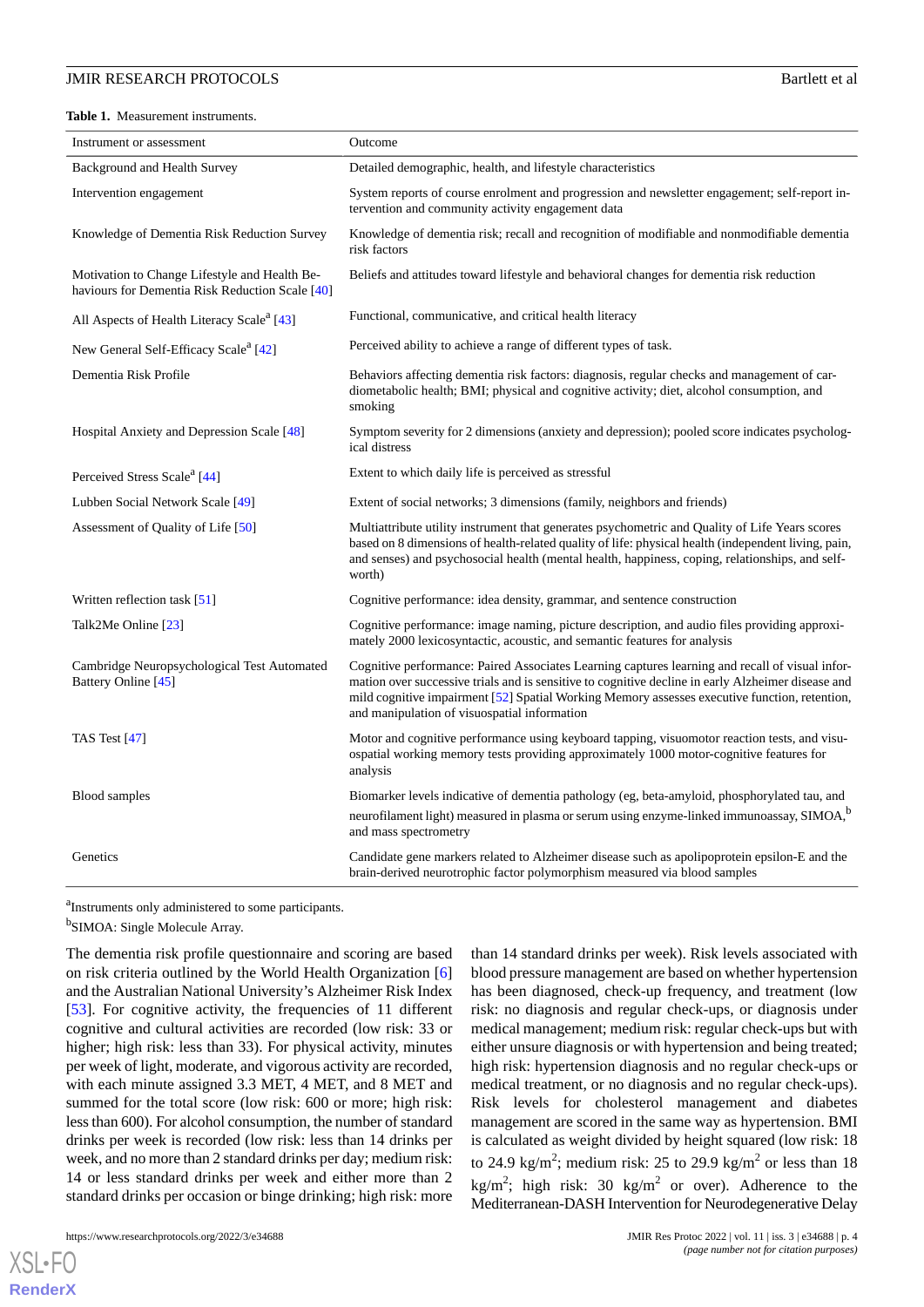diet is calculated using the total score, which ranges from 0 to 14 (low risk: 12 or higher; medium risk: 7.5 to 11.9; high risk: less than 7.5). For smoking, low risk is assigned when no smoking is reported, medium risk is assigned when occasional smoking is reported, and high risk is assigned when participants smoke daily, almost daily, or weekly. In addition to dementia risk profile scores, risk levels for depression are computed using data from the Hospital Anxiety and Depression Scale [[48\]](#page-12-1). Normative cut points are applied to assign risk levels: low (normal, 0 to 7), medium (borderline, 8 to 10) and high risk (11 to 21).

#### **Setting and Participants**

Tasmania's population is distributed across urban, rural, and remote settings. A larger percentage of residents (19.4%) are over the age of 65 years (compared to 14.8% nationally), and Tasmania has the highest median age of all Australian states (Tasmania: 42 years; Australia: 37 years) [\[54](#page-12-7)]. Relative to the Australian population, Tasmania has high rates of smoking (Tasmania: 16.4%; Australia: 13.8%); obesity (Tasmania: 70.9%; Australia: 67.0%); heart, stroke, or vascular disease (Tasmania: 6.0%, Australia: 4.8%); diabetes (Tasmania: 5.5%, Australia: 4.9%); and poor mental health (Tasmania: 21.7%, Australia: 20.1%). Educational attainment is also low in Tasmania, with 27.5% of the population aged 15 to 75 years having no educational qualification above year 10 (or 16 years of age) compared with the national average of 19.3% [[55\]](#page-12-8). These characteristics mean the Tasmanian population is at higher risk of dementia than the broader Australian population and is ideal for a public health research initiative implementing strategies to achieve dementia risk reduction.

#### **Recruitment and Retention**

We aim to recruit 10,000 participants, which is 5% of the Tasmanian population aged 50 or over. This sample offers a meaningful slice of the population for the project's public health objectives. Eligibility criteria are age 50 years or older (based on the likelihood of higher personal health motivations and to provide maximum opportunity for observing longitudinal changes from midlife in behavioral, cognitive, and biological markers [[35\]](#page-11-11)), resident of Tasmania, having an email address, and having access to the internet. Invitations to join the study are regularly and widely distributed using web-based, print, and broadcast media; community talks; information booths; social media; flyers; and posters. Potential participants register interest via ISLAND Home, a secure web-based cohort management portal [[56\]](#page-12-9). On their personal ISLAND Home page, participants can monitor their study engagement history and progress, update their contact information, access newsletter archives, and respond to research and intervention invitations. ISLAND project staff liaise with participants by email, through social media, and in person at the community-level to support recruitment, engagement, and retention. Participants who self-identify as having deteriorating cognitive functioning in their annual survey responses will be advised to seek medical referral to the affiliated ISLAND Clinic for clinical assessment, diagnosis, and treatment.

### **Interventions**

#### *ISLAND Newsletter*

Upon registration, participants are sent an email newsletter every 3 to 4 weeks. The newsletters provide a digest of evidence-based information, project findings, information about modifiable dementia risks, and invitations to join research and community activities.

#### *Dementia Risk Profile*

Participants complete a dementia risk profile questionnaire at each timepoint. Upon completion, they are provided with a personalized report of their individual risk level (low, medium or high) for 9 behavioral and lifestyle domains, and includes advice, based on World Health Organization guidelines [\[6](#page-10-2)], for shifting to a lower risk level. The dementia risk profile is intended to be used by participants to monitor changes in their own dementia risk-related behaviors over time, as a source of motivation for addressing risk, or to share with their primary health provider for guidance in risk factor management.

#### *Preventing Dementia Massive Open Online Course*

The Preventing Dementia Massive Open Online Course presents contemporary evidence-based information on dementia risk and guidance on risk reduction behaviors [\[57](#page-12-10)]. The free 4-week course is offered twice each year. Quizzes provide participant feedback, and social engagement is supported by monitored discussion forums. In 2019, the Preventing Dementia Massive Open Online Course was ranked by Class Central as the all-time third highest among health-related Massive Open Online Courses [[58\]](#page-12-11). Since its launch in 2016, the course has attracted 154,000 enrolments from 175 countries, of whom 43% have completed the course. Based on pilot evidence [\[59](#page-12-12)], exposure to the course is expected to increase knowledge and motivations related to modifiable dementia risks, and thus support changes in dementia risk behaviors.

#### *ISLAND Campus*

Evidence from the Tasmanian Healthy Brain Project [[60](#page-12-13)[,61](#page-12-14)] showed later life university education may protect against cognitive decline. Between June and September 2020, full fee-waiver scholarships were made available by the University of Tasmania to study participants to undertake a full university course of their choosing. To be eligible, participants needed to provide additional survey data (Perceived Stress Scale, New General Self-Efficacy Scale, All Aspects of Health Literacy Scale). These data will be used to measure the influence of perceived stress, self-efficacy, and health literacy on student engagement, and the combined long-term effect of university study in later life on dementia risk knowledge, attitudes, behaviors, and cognitive functioning will be examined.

We have also put in place partnerships with established government and nongovernment health promotion organizations (eg, Tasmanian Health Service, Libraries Tasmania, municipal offices within the Local Government Association of Tasmania, Quit Tasmania, The Heart Foundation, Diabetes Tasmania). These partnerships will be leveraged to provide study participants opportunities to connect with local

 $XS$ -FO **[RenderX](http://www.renderx.com/)**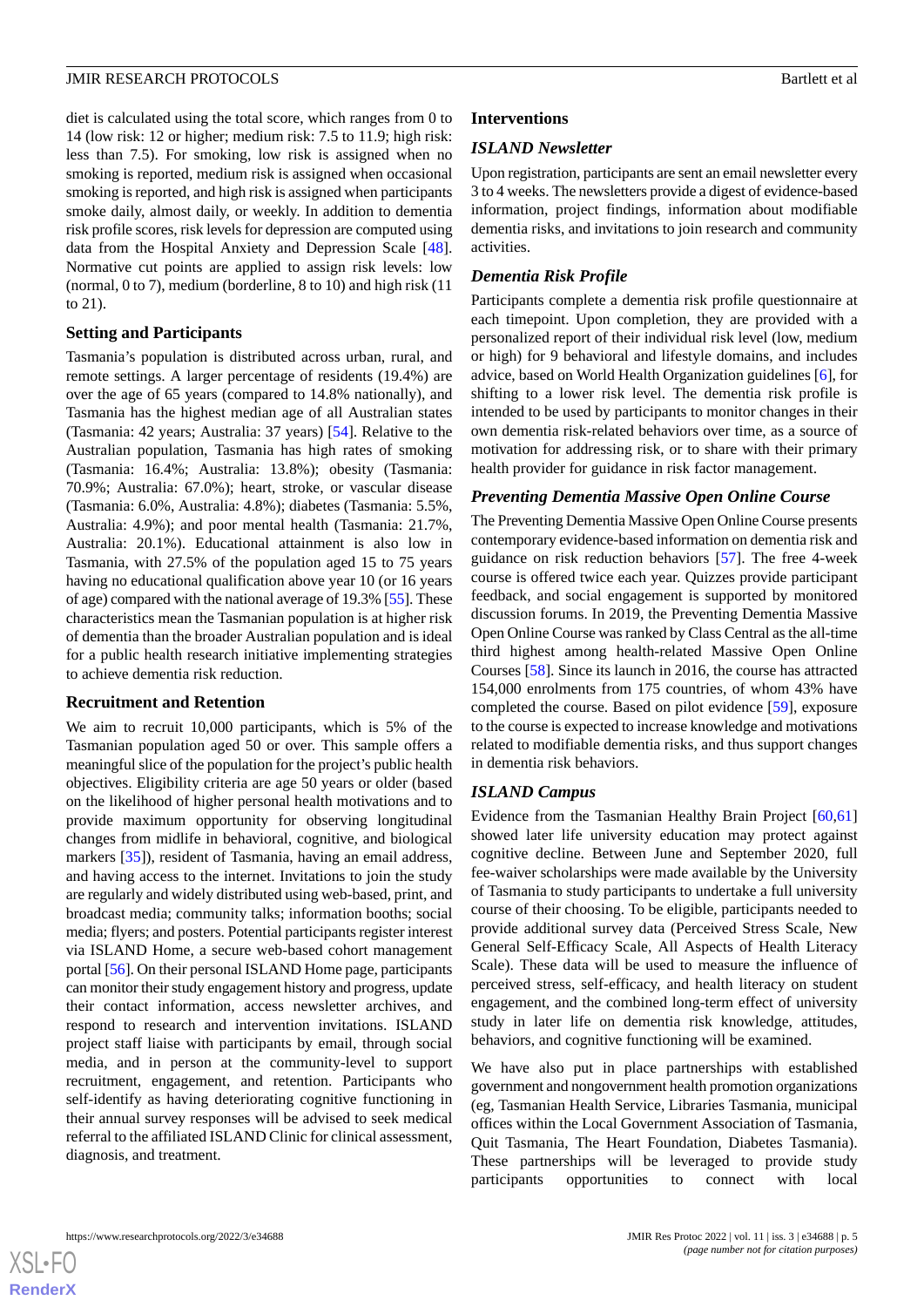community-based public health activities that target dementia risk factors.

#### *Future Interventions*

This study is a valuable opportunity to conduct substudies focusing on specific research questions. For example, cohort segments can be targeted with particular interventions, or recruited into studies of factors that influence or detect change in dementia trajectories. Participant invitations to join future studies, health promotion programs, and community-initiated events (walking groups, information sessions, social groups) will be promulgated via notices on ISLAND Home, in newsletters, and on social media. Biological samples collected from participants, such as blood, will support further investigation of links between proteins, genetic markers, neurodegenerative disease, and brain function.

#### **Data Management and Storage**

Survey, cognition, and biomarker data will be deidentified and stored on secure databases in accordance with institutional ethics and privacy policies. Blood samples will be stored indefinitely in secure freezers (at  $-80$  °C) for future analyses.

Data is collated using the secure web-based portal. Survey, cognitive assessment, biomarker, and intervention data are linked by a unique identifier, forming a comprehensive database of participant demographics, risks, exposures, functioning, neuropathology, and potential confounders at participant level.

#### **Planned Analysis**

Relevant literature will be monitored to inform covariate selection and exclusion criteria. Missing data mechanisms will be assessed and accounted for using standard techniques.

<span id="page-5-0"></span>Multilevel regression models will be used to estimate changes in dementia risk knowledge, attitudes and behaviors over time with respect to exposures. These models allow control of type 1 errors where data do not meet assumptions of independence. Multinomial state-space models will be used to model changes

in risk behaviors over time by estimating the expected probability of transition from state *i* at time *t–*1 to state *j* at time *t*, where states *i* and *j* represent discrete risk (eg, high risk and low risk). Longitudinal profiles of cognitive assessment and biomarker trajectories will be modeled using multilevel regression models, adjusting for covariates including age, sex, years of education, and intervention exposure. Multivariate relationships between risk knowledge, attitudes, and behavior states with dementia risk reduction, cognitive assessments, biomarkers, measured exposures, other demographic data, and survey data will be explored using clustering or ordination techniques such as *t*-distributed stochastic neighbor embedding.

# *Results*

Recruitment in the first 12 months (October 2019-October 2020) indicates the target baseline sample is feasible. As of October 1, 2020, a total 12,706 people had registered interest in the study, of whom 6410 provided complete data in the baseline demographic and dementia risk profile surveys. The cohort is distributed across the state's populated regions, with greater density in the capital city (south) and regional urban centers (north and northwest) [\(Figure 2\)](#page-5-0). The characteristics of the ISLAND cohort compared with the Tasmanian population are presented in [Table 2.](#page-6-0) Study participants'median age is 63 years, and there is a nearly even split between retired (3002/6410, 46.8%) and employed (2924/6410, 45.6%) participants. Nearly three-quarters (4630/6410, 72.2%) are female, and a higher proportion have university degrees (3107/6410, 50.0%) than population norms (36,337/206,421, 17.5%). There is also a higher proportion of people living in areas of socioeconomic advantage (857/6410, 13.4%) than in the general population (9495/206,421, 4.6%). Of 6410 participants, 1731 (27.0%) have completed the Preventing Dementia Massive Open Online Course. Recruitment is complete for ISLAND Campus; 1322 participants are enrolled, of whom 784 (59.3%) have commenced a new university course.

**Figure 2.** Geographical distribution of the Tasmanian population (N=542,000) and study participants (per 100, n=6410). The map was traced from Google Maps [[62](#page-12-15)], and population [[63](#page-12-16)] and participant data were overlaid using Google's JavaScript and Geocoding APIs.

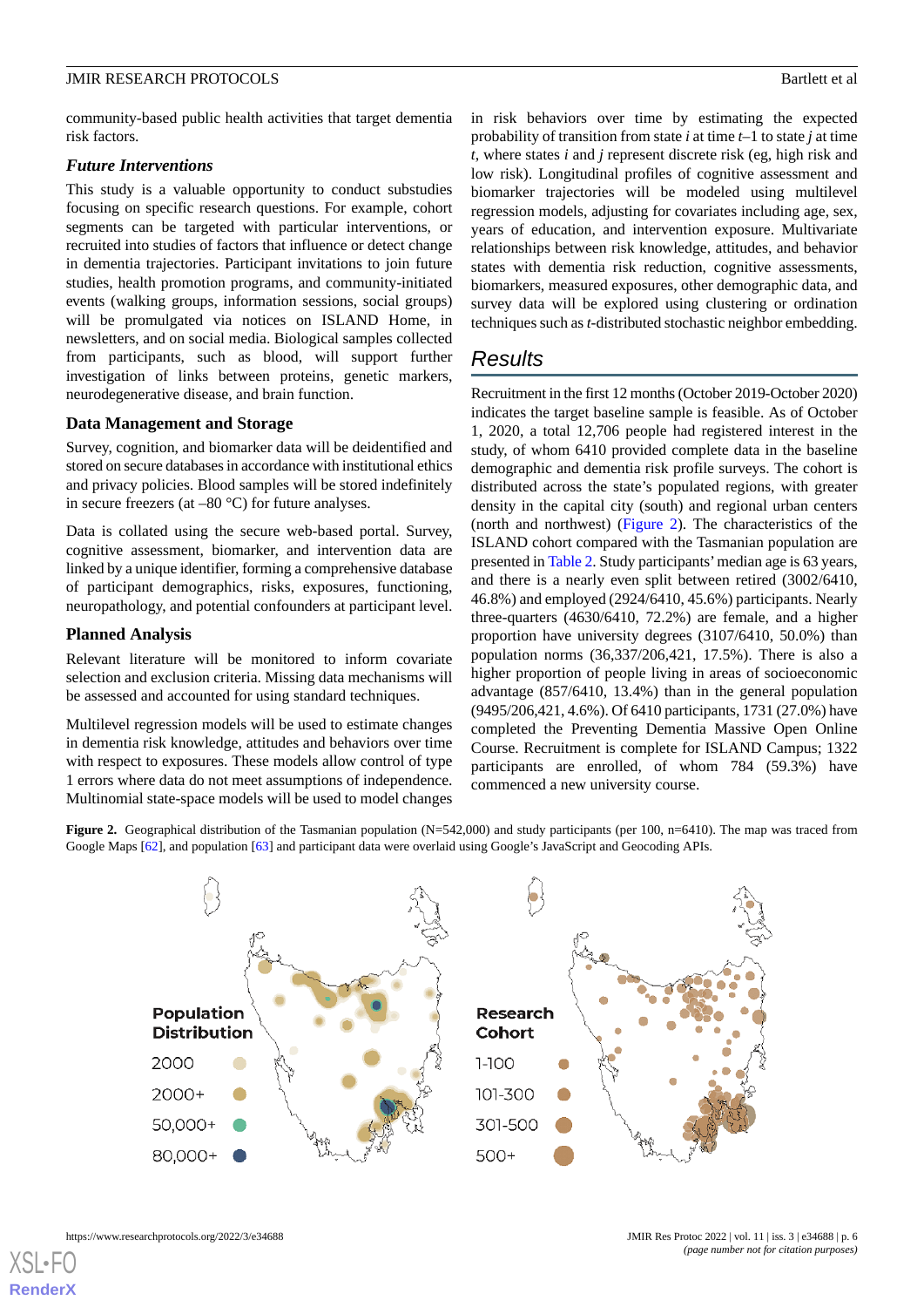<span id="page-6-0"></span>**Table 2.** Study participants (October 2019-October 2020) compared with Tasmanian residents 50 years and older. Tasmanian population data drawn from the Australian Bureau of Statistics [[63](#page-12-16)].

| Demographic variables                  | Participants (n=6410), n (%) | Tasmanian population >50 years of age<br>$(n=206,421)$ , n $(\%)$ |
|----------------------------------------|------------------------------|-------------------------------------------------------------------|
| Age (years)                            |                              |                                                                   |
| Mean (SD)                              | 63.1(7.5)                    | 65.3 (10.6)                                                       |
| Median (range)                         | 63 (50, 94)                  | 63 (50, 105)                                                      |
| Age categories (%)                     |                              |                                                                   |
| $50-59$ years                          | 2306 (36.0)                  | 72,912 (35.3)                                                     |
| $60-69$ years                          | 2724 (42.5)                  | 67,723 (32.8)                                                     |
| 70-79 years                            | 1237 (19.3)                  | 42,044 (20.4)                                                     |
| 80+ years                              | 143(2.2)                     | 23,742 (11.5)                                                     |
| Gender (%)                             |                              |                                                                   |
| Female                                 | 4630 (72.2)                  | 108,014 (52.3)                                                    |
| Male                                   | 1771 (27.6)                  | 98,418 (47.7)                                                     |
| Other                                  | 9(0.01)                      | N/A <sup>a</sup>                                                  |
| Work Status (%)                        |                              |                                                                   |
| Retired                                | 3002 (46.8)                  | 118,221 (49.1)                                                    |
| Employed/Work-ready                    | 2924 (45.6)                  | 105,931 (41.9)                                                    |
| Missing                                | 78 (0.01)                    | 16,816 (0.07)                                                     |
| Education level (%)                    |                              |                                                                   |
| Postgraduate degree                    | 1832 (28.6)                  | 12,344(5.9)                                                       |
| Bachelor's degree                      | 1275(21.5)                   | 23,993 (11.6)                                                     |
| Diploma/trade                          | 1929 (30.1)                  | 62,095 (34.4)                                                     |
| High school                            | 1018 (15.9)                  | 52,192 (28.9)                                                     |
| Primary school                         | 4(0.01)                      | 29,756 (16.5)                                                     |
| Missing                                | 252(3.9)                     | N/A                                                               |
| Regional distribution (%)              |                              |                                                                   |
| North and northeast                    | 1452 (22.7)                  | 58,094 (28.2)                                                     |
| West and northwest                     | 919 (14.3)                   | 46,597 (22.6)                                                     |
| South and southeast                    | 4006(62.5)                   | 101,456 (49.2)                                                    |
| Missing                                | 27(0.4)                      | 0(0)                                                              |
| Socioeconomic status <sup>b</sup> $(%$ |                              |                                                                   |
| Quintile 1                             | 1822 (28.4)                  | 76,788 (37.2)                                                     |
| Quintile 2                             | 1380 (21.5)                  | 53,876 (26.1)                                                     |
| Quintile 3                             | 914 (14.3)                   | 37,775 (18.3)                                                     |
| Quintile 4                             | 1404 (21.9)                  | 28,486 (13.8)                                                     |
| Quintile 5                             | 857 (13.4)                   | 9495 (4.6)                                                        |
| Missing                                | 33(0.5)                      | 0(0)                                                              |

 ${}^{a}$ N/A: not available.

[XSL](http://www.w3.org/Style/XSL)•FO **[RenderX](http://www.renderx.com/)**

<sup>b</sup>Quintile 1 is the most relatively disadvantaged areas, and Quintile 5 is the most relatively advantaged areas.

Risk status for 10 of the established modifiable dementia risk factors [[7](#page-10-4)[,8](#page-10-5)] [\(Table 3\)](#page-7-0) and the geographical distribution of participants scoring high risk for unmanaged hypertension ([Figure 3](#page-8-0)) are shown. [Figure 3](#page-8-0) is presented to show how the

combination of dementia risk profile data and geographical location enable the identification of areas where community-based risk reduction interventions might be most warranted.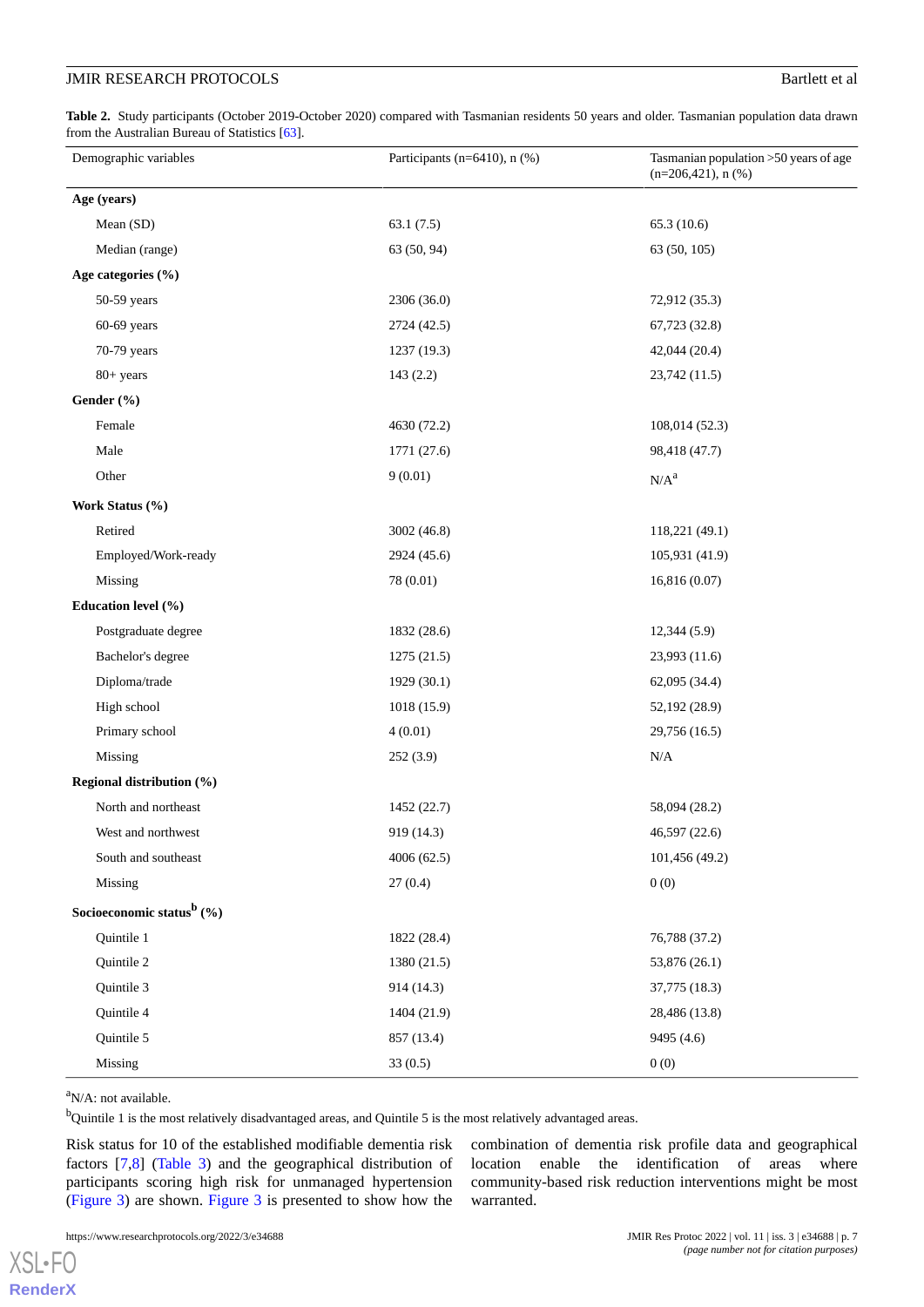<span id="page-7-0"></span>**Table 3.** Risk status of participants for 10 modifiable dementia risk factors.

| Risk factor and level        | Participants (n=6410), n (%) |  |
|------------------------------|------------------------------|--|
| <b>Cognitive activity</b>    |                              |  |
| Low                          | 3519 (54.9)                  |  |
| High                         | 2800 (43.7)                  |  |
| <b>Physical activity</b>     |                              |  |
| Low                          | 5429 (84.7)                  |  |
| High                         | 741 (11.6)                   |  |
| <b>Alcohol consumption</b>   |                              |  |
| Low                          | 3207 (50.0)                  |  |
| Medium                       | 1934 (30.2)                  |  |
| High                         | 779 (12.1)                   |  |
| <b>Blood pressure</b>        |                              |  |
| $_{\text{Low}}$              | 5925 (92.4)                  |  |
| Medium                       | 175(2.7)                     |  |
| High                         | 258 (4.0)                    |  |
| $\mathbf{BMI}$               |                              |  |
| Low                          | 2293 (35.8)                  |  |
| Medium                       | 2197 (34.3)                  |  |
| High                         | 1616 (25.2)                  |  |
| <b>Cholesterol level</b>     |                              |  |
| Low                          | 5209 (81.3)                  |  |
| Medium                       | 230(3.6)                     |  |
| High                         | 922 (14.4)                   |  |
| <b>Diabetes</b>              |                              |  |
| Low                          | 5270 (82.2)                  |  |
| Medium                       | 113(1.8)                     |  |
| High                         | 963 (15.0)                   |  |
| Mediterranean diet adherence |                              |  |
| $_{\rm Low}$                 | 1284 (20.0)                  |  |
| Medium                       | 4646 (72.5)                  |  |
| High risk                    | 435 (6.8)                    |  |
| <b>Smoking</b>               |                              |  |
| $_{\rm Low}$                 | 6109 (95.3)                  |  |
| Medium                       | 80(1.2)                      |  |
| High                         | 205(3.2)                     |  |
| <b>Depression</b>            |                              |  |
| $_{\rm Low}$                 | 5784 (91.1)                  |  |
| Medium                       | 407(6.4)                     |  |
| High                         | 155(2.4)                     |  |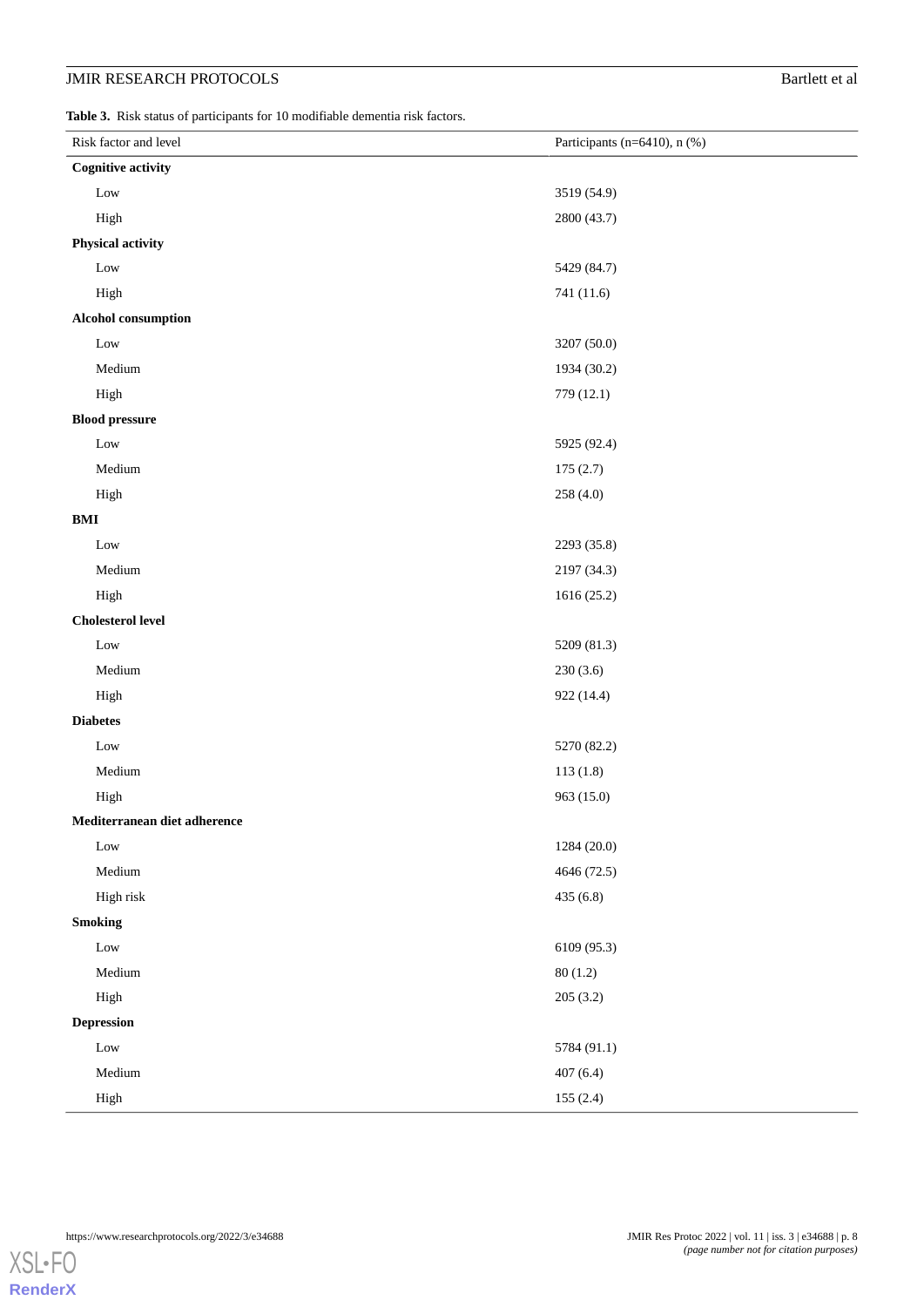<span id="page-8-0"></span>**Figure 3.** Participants at high or medium risk due to unmanaged hypertension, by postcode. The map was created using ggplot2 in R [[64\]](#page-12-17) overlaid with 2016 postcode boundaries from the Australian Bureau of Statistics [[63](#page-12-16)].



# *Discussion*

This project presents a unique opportunity to observe, at individual and population levels, the long-term natural life-course trajectories related to dementia indicators and risk behaviors and responds to calls for public health action on dementia prevention [[2\]](#page-10-1). The overall objective of the project is to extend and translate epidemiological and experimental intervention evidence regarding modifiable dementia risk factors, integrate life-course perspectives and inform policy development for public health dementia risk reduction initiatives [[9](#page-10-6)[,10](#page-10-7)]. By including 10,000 participants (or 5% of the target population aged 50 years or over), characterizing dementia risk at individual and aggregate levels, and tracking changes in relation to engagement with risk reduction interventions, this study will contribute valuable knowledge about the long-term effects of adjusting health behaviors in middle and later life on dementia risk [\[6,](#page-10-2)[28](#page-11-4)]. This is a valuable opportunity to find out whether, when, and how dementia risk can be lowered through risk reduction interventions delivered in an uncontrolled population-based public health context.

We will apply and develop innovative web-based techniques for remotely assessing cognitive function and at scale. These functional data will be combined with detailed demographic data and data on established and emerging biomarker and genetic indicators, to characterize dementia risk in this population cohort. The research sample can thus be segmented for interventions and research questions (eg, ISLAND Campus) as well as broad-scale offerings (eg, Preventing Dementia Massive Open Online Course). Even with anticipated attrition that is common in longitudinal cohorts [\[65](#page-12-18)], the large sample size

[XSL](http://www.w3.org/Style/XSL)•FO **[RenderX](http://www.renderx.com/)**

provides the opportunity to identify patterns of change in dementia risk over time, accommodating a wide range of behavioral and health-related antecedents, procedural factors, and demographic covariates.

While our target population sample is an ambitious goal, our preliminary results indicate that it is achievable. The early responder sample has a high proportion of women and people with university qualifications, and the proportions at medium or high risk of dementia due to obesity, smoking, and depression are lower than those in the Tasmanian population [\[54](#page-12-7)]. This means our sample is not yet reflective of Tasmanian norms. Because educational attainment is an established determinant of socioeconomic inequalities in both physical health and cognitive functioning [[66\]](#page-12-19), we expect people with lower levels of education and living in areas of relative socioeconomic disadvantage may have poorer health profiles and stand to benefit more from engaging with a dementia risk reduction public health program. Ideally, we aim to achieve a representative research sample, to maximize the reach of risk reduction information and opportunities and to support the future generalization of findings. The demographic profile of the current sample will guide targeted recruitment calls to increase the number of men and people with low formal education. Ongoing efforts are focused on recruitment through community-based networks in lower socioeconomic status areas, facilitated by partner organizations such as information technology access centers, neighborhood houses, municipal offices, and technical or trade-dominant workplaces. We anticipate that this targeted and supported recruitment strategy will increase the representation of people who may not otherwise join a web-based research program and whose data will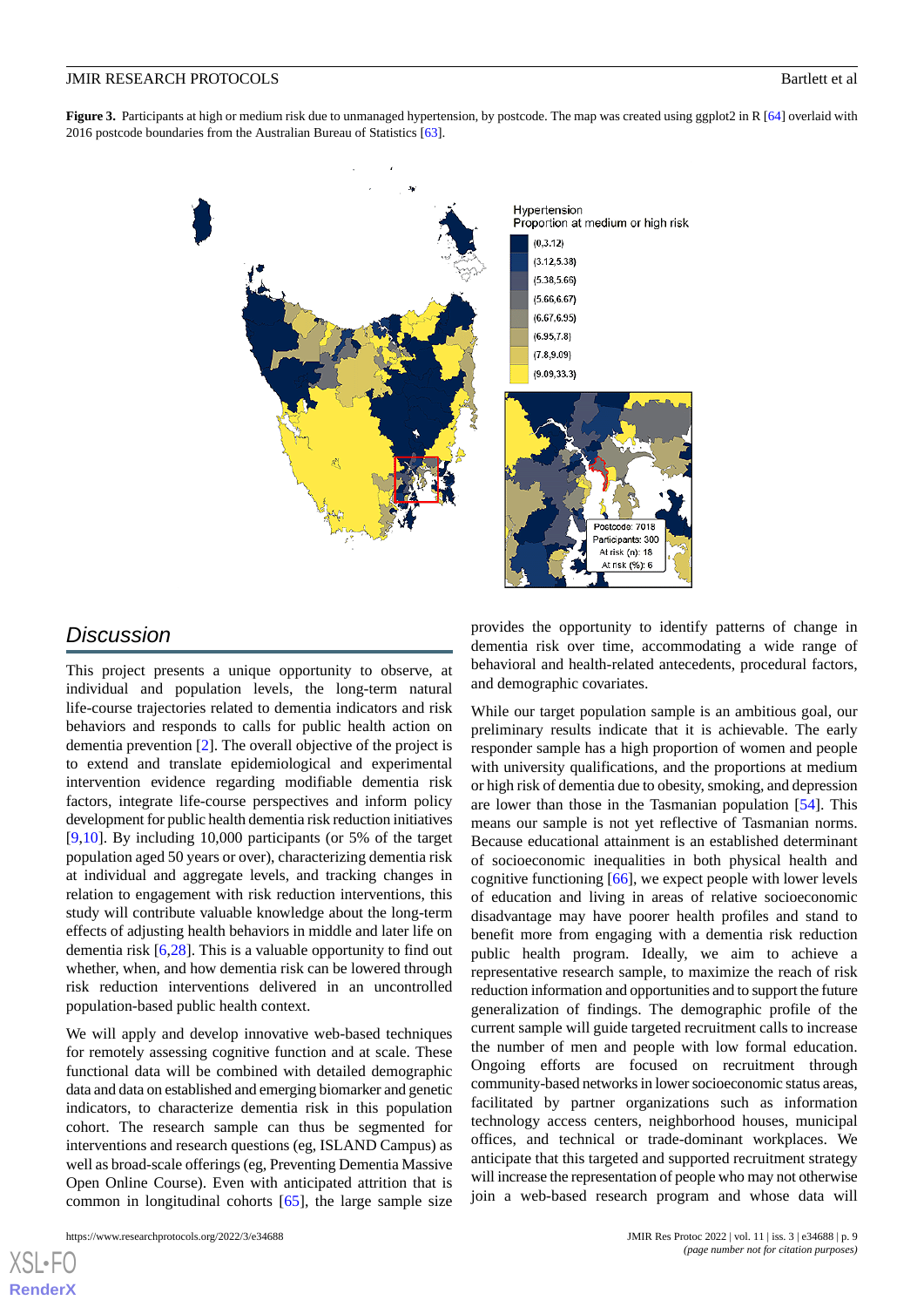contribute to more population-equivalent distributions across the risk domains (eg, smoking, BMI, diet). A related study [\[67](#page-12-20)] is examining the drivers of reach and resonance of risk reduction messages at community and population level and will inform the ongoing development and dissemination of actionable information about dementia risk reduction. Cultural and linguistic diversity was not included in the initial baseline data but is increasingly recognized as an important determinant of health and health behaviors. These data are being collected from the sample in follow-up surveys.

Because we use a participant-centered design that is informed by behavior change theory and public health research methods, participants are not required to join predetermined research interventions, they are invited to choose from a range of opportunities. The choices that participants make are based on their own knowledge, beliefs, attitudes, and circumstances. In the absence of existing measures that can be used to model the role of knowledge in behavior changes, data from this project will support the validation of new research instruments that assess dementia risk reduction knowledge (Knowledge of Dementia Risk Reduction instrument) and dementia risk behaviors. The constructs measured by these instruments, along with dementia risk reduction motivations and attitudes [[40\]](#page-11-16), health literacy [[43\]](#page-11-19), and self-efficacy [[42\]](#page-11-18), are central to understanding behavior change in relation to dementia risk. Initial development of these instruments was conducted using data samples separate from ISLAND data. The TAS Test motor–cognitive screening test is currently being validated with drawn from within the ISLAND sample. It is our hope that these 3 new tools will strengthen research into dementia risk reduction within and beyond the ISLAND Project. Using multisource data from the Cambridge Neuropsychological Test Automated Battery, Talk2Me, and TAS Test cognitive assessments in conjunction with blood-based biomarkers and self-report surveys will enable triangulation of objective and self-report data. This

will add weight to the validity of ISLAND findings, and providing valuable insights into the potential for altering pathological dementia trajectories through behavioral intervention.

The web-based portal is intended to support the project's reach across Tasmania's distributed population. The framework is scalable and can be replicated for deployment in other populations, and thus offers multiple opportunities for research collaborations in the field of dementia risk reduction. Independent of their contribution to dementia, many of the modifiable dementia risk factors—particularly obesity, smoking, hypertension, depression, isolation, and diabetes—often co-occur and are directly associated with poor quality of life and mortality [[68\]](#page-12-21). Collaboration at the community level with established health promotion organizations provides a sustainable and cost-effective way for participants to be alerted to risk reduction activities occurring in their area. Linking participants'geographical location with risk profile information ([Figure 3\)](#page-8-0) provides the opportunity to identify areas with a high proportion of risk behaviors. This enables a data-driven rationale for partner organizations (eg, Diabetes Tasmania, Quit Tasmania) to direct community-based interventions into these areas. Thus, our approach has the potential to incidentally address other chronic health conditions and could feasibly lead to considerable public health benefits. Indeed, during the initial COVID-19 lockdown period in Tasmania, in contrast to global public narratives, ISLAND participants did not report detrimental changes in their mental or physical health [[69\]](#page-12-22). The design of this study may prove to be a model that is particularly valuable for low- to middle-income countries where both dementia risk and multimorbidity are high. Ultimately, it is our intention that this project will advance what is known about behavioral and lifestyle dementia risk reduction and contribute to global public health research and practice focused on preventing dementia.

#### **Acknowledgments**

This work was supported by the Australian Government's Medical Research Future Fund, the National Health and Medical Research Council (2004051), the J.O. and J.R. Wicking Trust (Equity Trustees), the University of Tasmania, St. Luke's Health, and the Masonic Centenary Medical Research Foundation. The funding bodies have no direct role in the study design, data collection, analysis, and interpretation or manuscript preparation. The authors are grateful for contributions made by Helen Douglas, Dr Adam Kane, and Justine Keay (the Island Study Linking Aging and Neurodegenerative Disease [ISLAND] Project team); Timothy Saunder, Alex Kitsos, Chris Parker, and Joshua Eastgate (technical and data management); and Oliver Freeman and Jay Borchard (graphics). We are indebted to all the participants of the ISLAND Project, who make this work possible.

#### **Authors' Contributions**

<span id="page-9-0"></span>KD, MF, SK, CE, JA, AK, AB, and JCV conceived and designed the study and secured the initial ethics approval. LB directed the design of the Island Study Linking Aging and Neurodegenerative Disease Home portal, oversaw data collection, prepared the initial manuscript, and coordinated coauthor contributions. AB and LB conducted analyses and directed the development of figures. All authors contributed to the development and refinement of the manuscript.

#### **Conflicts of Interest**

None declared.

 $XS$  • FO **[RenderX](http://www.renderx.com/)**

#### **Multimedia Appendix 1**

Checklist for Reporting Results of Internet E-Surveys.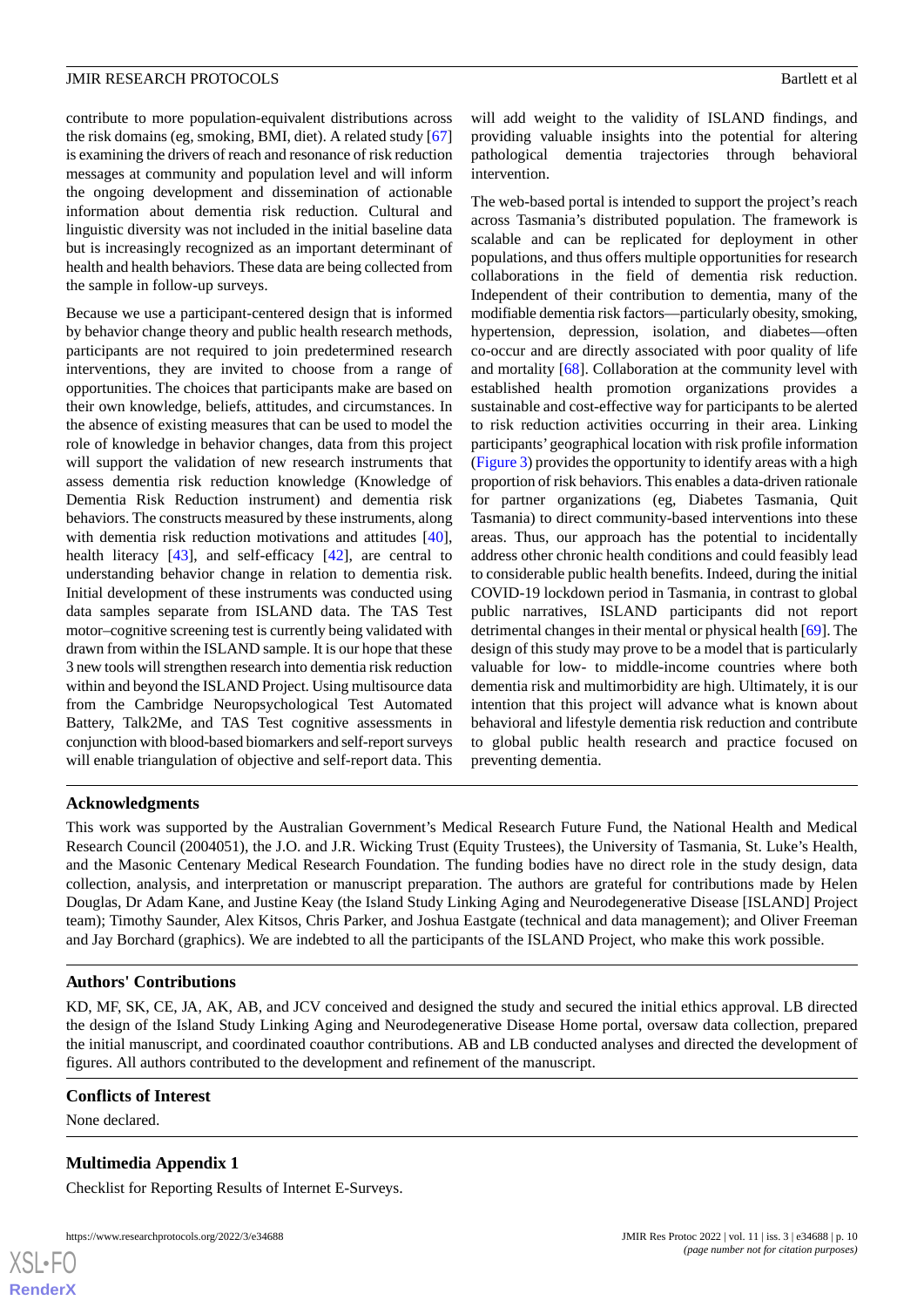[[PDF File \(Adobe PDF File\), 162 KB](https://jmir.org/api/download?alt_name=resprot_v11i2e34688_app1.pdf&filename=f3bc8d3b631da82eae1657c6e990dba1.pdf)-[Multimedia Appendix 1\]](https://jmir.org/api/download?alt_name=resprot_v11i2e34688_app1.pdf&filename=f3bc8d3b631da82eae1657c6e990dba1.pdf)

#### <span id="page-10-0"></span>**References**

- <span id="page-10-1"></span>1. 2021 Dementia statistics. Alzheimer's Disease International. URL: [https://www.alzint.org/about/dementia-facts-figures/](https://www.alzint.org/about/dementia-facts-figures/dementia-statistics/) [dementia-statistics/](https://www.alzint.org/about/dementia-facts-figures/dementia-statistics/) [accessed 2022-03-08]
- <span id="page-10-3"></span>2. Chong TW, Macpherson H, Schaumberg MA, Brown BM, Naismith SL, Steiner GZ. Dementia prevention: the time to act is now. Med J Aust 2021 Mar 14;214(7):302. [doi: [10.5694/mja2.50972\]](http://dx.doi.org/10.5694/mja2.50972) [Medline: [33715184](http://www.ncbi.nlm.nih.gov/entrez/query.fcgi?cmd=Retrieve&db=PubMed&list_uids=33715184&dopt=Abstract)]
- 3. Ashby-Mitchell K, Burns R, Shaw J, Anstey KJ. Proportion of dementia in Australia explained by common modifiable risk factors. Alzheimers Res Ther 2017 Feb 17;9(1):11 [\[FREE Full text\]](https://alzres.biomedcentral.com/articles/10.1186/s13195-017-0238-x) [doi: [10.1186/s13195-017-0238-x](http://dx.doi.org/10.1186/s13195-017-0238-x)] [Medline: [28212674\]](http://www.ncbi.nlm.nih.gov/entrez/query.fcgi?cmd=Retrieve&db=PubMed&list_uids=28212674&dopt=Abstract)
- <span id="page-10-20"></span>4. Frankish H, Horton R. Prevention and management of dementia: a priority for public health. Lancet 2017 Dec 16;390(10113):2614-2615. [doi: [10.1016/S0140-6736\(17\)31756-7\]](http://dx.doi.org/10.1016/S0140-6736(17)31756-7) [Medline: [28735854](http://www.ncbi.nlm.nih.gov/entrez/query.fcgi?cmd=Retrieve&db=PubMed&list_uids=28735854&dopt=Abstract)]
- <span id="page-10-2"></span>5. Brayne CE, Barnes LE, Breteler MMB, Brooks RL, Dufouil C, Fox C, et al. Dementia research fit for the planet: reflections on population studies of dementia for researchers and policy makers alike. Neuroepidemiology 2020;54(2):157-170 [\[FREE](https://www.karger.com?DOI=10.1159/000505626) [Full text\]](https://www.karger.com?DOI=10.1159/000505626) [doi: [10.1159/000505626\]](http://dx.doi.org/10.1159/000505626) [Medline: [32018263](http://www.ncbi.nlm.nih.gov/entrez/query.fcgi?cmd=Retrieve&db=PubMed&list_uids=32018263&dopt=Abstract)]
- <span id="page-10-4"></span>6. Risk reduction of cognitive decline and dementia: WHO guidelines. World Health Organization. 2019 Apr 20. URL: [https:/](https://www.who.int/mental_health/neurology/dementia/guidelines_risk_reduction/en/) [/www.who.int/mental\\_health/neurology/dementia/guidelines\\_risk\\_reduction/en/](https://www.who.int/mental_health/neurology/dementia/guidelines_risk_reduction/en/) [accessed 2021-04-30]
- <span id="page-10-5"></span>7. Livingston G, Sommerlad A, Orgeta V, Costafreda SG, Huntley J, Ames D, et al. Dementia prevention, intervention, and care. Lancet 2017 Dec 16;390(10113):2673-2734. [doi: [10.1016/S0140-6736\(17\)31363-6](http://dx.doi.org/10.1016/S0140-6736(17)31363-6)] [Medline: [28735855\]](http://www.ncbi.nlm.nih.gov/entrez/query.fcgi?cmd=Retrieve&db=PubMed&list_uids=28735855&dopt=Abstract)
- <span id="page-10-6"></span>8. Yu J, Xu W, Tan C, Andrieu S, Suckling J, Evangelou E, et al. Evidence-based prevention of Alzheimer's disease: systematic review and meta-analysis of 243 observational prospective studies and 153 randomised controlled trials. J Neurol Neurosurg Psychiatry 2020 Nov;91(11):1201-1209 [\[FREE Full text\]](http://jnnp.bmj.com/lookup/pmidlookup?view=long&pmid=32690803) [doi: [10.1136/jnnp-2019-321913\]](http://dx.doi.org/10.1136/jnnp-2019-321913) [Medline: [32690803](http://www.ncbi.nlm.nih.gov/entrez/query.fcgi?cmd=Retrieve&db=PubMed&list_uids=32690803&dopt=Abstract)]
- <span id="page-10-7"></span>9. Frisoni GB, Molinuevo JL, Altomare D, Carrera E, Barkhof F, Berkhof J, et al. Precision prevention of Alzheimer's and other dementias: anticipating future needs in the control of risk factors and implementation of disease-modifying therapies. Alzheimers Dement 2020 Oct;16(10):1457-1468. [doi: [10.1002/alz.12132\]](http://dx.doi.org/10.1002/alz.12132) [Medline: [32815289](http://www.ncbi.nlm.nih.gov/entrez/query.fcgi?cmd=Retrieve&db=PubMed&list_uids=32815289&dopt=Abstract)]
- <span id="page-10-8"></span>10. Anstey KJ, Peters R, Zheng L, Barnes DE, Brayne C, Brodaty H, et al. Future directions for dementia risk reduction and prevention research: an international research network on dementia prevention consensus. J Alzheimers Dis 2020;78(1):3-12 [[FREE Full text](http://europepmc.org/abstract/MED/32925063)] [doi: [10.3233/JAD-200674\]](http://dx.doi.org/10.3233/JAD-200674) [Medline: [32925063\]](http://www.ncbi.nlm.nih.gov/entrez/query.fcgi?cmd=Retrieve&db=PubMed&list_uids=32925063&dopt=Abstract)
- <span id="page-10-10"></span><span id="page-10-9"></span>11. Kivipelto M, Mangialasche F, Snyder HM, Allegri R, Andrieu S, Arai H, et al. World-wide FINGERS network: a global approach to risk reduction and prevention of dementia. Alzheimers Dement 2020 Jul;16(7):1078-1094. [doi: [10.1002/alz.12123\]](http://dx.doi.org/10.1002/alz.12123) [Medline: [32627328\]](http://www.ncbi.nlm.nih.gov/entrez/query.fcgi?cmd=Retrieve&db=PubMed&list_uids=32627328&dopt=Abstract)
- <span id="page-10-11"></span>12. MINDSpeed food and brain training RCT. ClinicalTrials.gov. URL: <http://clinicaltrials.gov/ct2/show/NCT03419052> [accessed 2020-03-02]
- <span id="page-10-12"></span>13. Early intervention in cognitive aging. ClinicalTrials.gov. URL: <http://clinicaltrials.gov/ct2/show/NCT02751866> [accessed 2020-03-02]
- <span id="page-10-13"></span>14. Investigating gains in neurocognition in an intervention trial of exercise. ClinicalTrials.gov. URL: [http://clinicaltrials.gov/](http://clinicaltrials.gov/ct2/show/NCT02875301) [ct2/show/NCT02875301](http://clinicaltrials.gov/ct2/show/NCT02875301) [accessed 2020-03-02]
- <span id="page-10-14"></span>15. Exercise and intensive vascular risk reduction in preventing dementia. ClinicalTrials.gov. URL: [http://clinicaltrials.gov/](http://clinicaltrials.gov/ct2/show/NCT02913664) [ct2/show/NCT02913664](http://clinicaltrials.gov/ct2/show/NCT02913664) [accessed 2020-03-02]
- <span id="page-10-15"></span>16. Effects of an 8-weeks mindfulness-based intervention in individuals with subjective cognitive decline. ClinicalTrials.gov. URL: <http://clinicaltrials.gov/ct2/show/NCT03005652> [accessed 2020-03-02]
- <span id="page-10-16"></span>17. Application of the modified story memory technique to aging. ClinicalTrials.gov. URL: [http://clinicaltrials.gov/ct2/show/](http://clinicaltrials.gov/ct2/show/NCT03370224) [NCT03370224](http://clinicaltrials.gov/ct2/show/NCT03370224) [accessed 2020-03-02]
- 18. Summers MJ, Saunders NL, Valenzuela MJ, Summers JJ, Ritchie K, Robinson A, et al. The Tasmanian healthy brain project (THBP): a prospective longitudinal examination of the effect of university-level education in older adults in preventing age-related cognitive decline and reducing the risk of dementia. Int Psychogeriatr 2013 Jul;25(7):1145-1155. [doi: [10.1017/S1041610213000380](http://dx.doi.org/10.1017/S1041610213000380)] [Medline: [23522602](http://www.ncbi.nlm.nih.gov/entrez/query.fcgi?cmd=Retrieve&db=PubMed&list_uids=23522602&dopt=Abstract)]
- <span id="page-10-18"></span><span id="page-10-17"></span>19. Kim S, McMaster M, Torres S, Cox KL, Lautenschlager N, Rebok GW, et al. Protocol for a pragmatic randomised controlled trial of body brain life-general practice and a lifestyle modification programme to decrease dementia risk exposure in a primary care setting. BMJ Open 2018 Mar 17;8(3):e019329 [[FREE Full text\]](http://bmjopen.bmj.com/cgi/pmidlookup?view=long&pmid=29550779) [doi: [10.1136/bmjopen-2017-019329](http://dx.doi.org/10.1136/bmjopen-2017-019329)] [Medline: [29550779](http://www.ncbi.nlm.nih.gov/entrez/query.fcgi?cmd=Retrieve&db=PubMed&list_uids=29550779&dopt=Abstract)]
- <span id="page-10-19"></span>20. Serrano-Pozo A, Frosch MP, Masliah E, Hyman BT. Neuropathological alterations in Alzheimer disease. Cold Spring Harb Perspect Med 2011 Sep;1(1):a006189 [[FREE Full text](http://europepmc.org/abstract/MED/22229116)] [doi: [10.1101/cshperspect.a006189](http://dx.doi.org/10.1101/cshperspect.a006189)] [Medline: [22229116](http://www.ncbi.nlm.nih.gov/entrez/query.fcgi?cmd=Retrieve&db=PubMed&list_uids=22229116&dopt=Abstract)]
- 21. Dubois B, Hampel H, Feldman HH, Scheltens P, Aisen P, Andrieu S, Proceedings of the Meeting of the International Working Group (IWG) and the American Alzheimer's Association on "The Preclinical State of AD"; July 23, 2015; Washington DC, USA. Preclinical Alzheimer's disease: definition, natural history, and diagnostic criteria. Alzheimers Dement 2016 Mar;12(3):292-323 [\[FREE Full text\]](http://europepmc.org/abstract/MED/27012484) [doi: [10.1016/j.jalz.2016.02.002](http://dx.doi.org/10.1016/j.jalz.2016.02.002)] [Medline: [27012484](http://www.ncbi.nlm.nih.gov/entrez/query.fcgi?cmd=Retrieve&db=PubMed&list_uids=27012484&dopt=Abstract)]
- 22. Jack CR, Knopman DS, Jagust WJ, Petersen RC, Weiner MW, Aisen PS, et al. Tracking pathophysiological processes in Alzheimer's disease: an updated hypothetical model of dynamic biomarkers. Lancet Neurol 2013 Feb;12(2):207-216 [\[FREE](http://europepmc.org/abstract/MED/23332364) [Full text\]](http://europepmc.org/abstract/MED/23332364) [doi: [10.1016/S1474-4422\(12\)70291-0](http://dx.doi.org/10.1016/S1474-4422(12)70291-0)] [Medline: [23332364](http://www.ncbi.nlm.nih.gov/entrez/query.fcgi?cmd=Retrieve&db=PubMed&list_uids=23332364&dopt=Abstract)]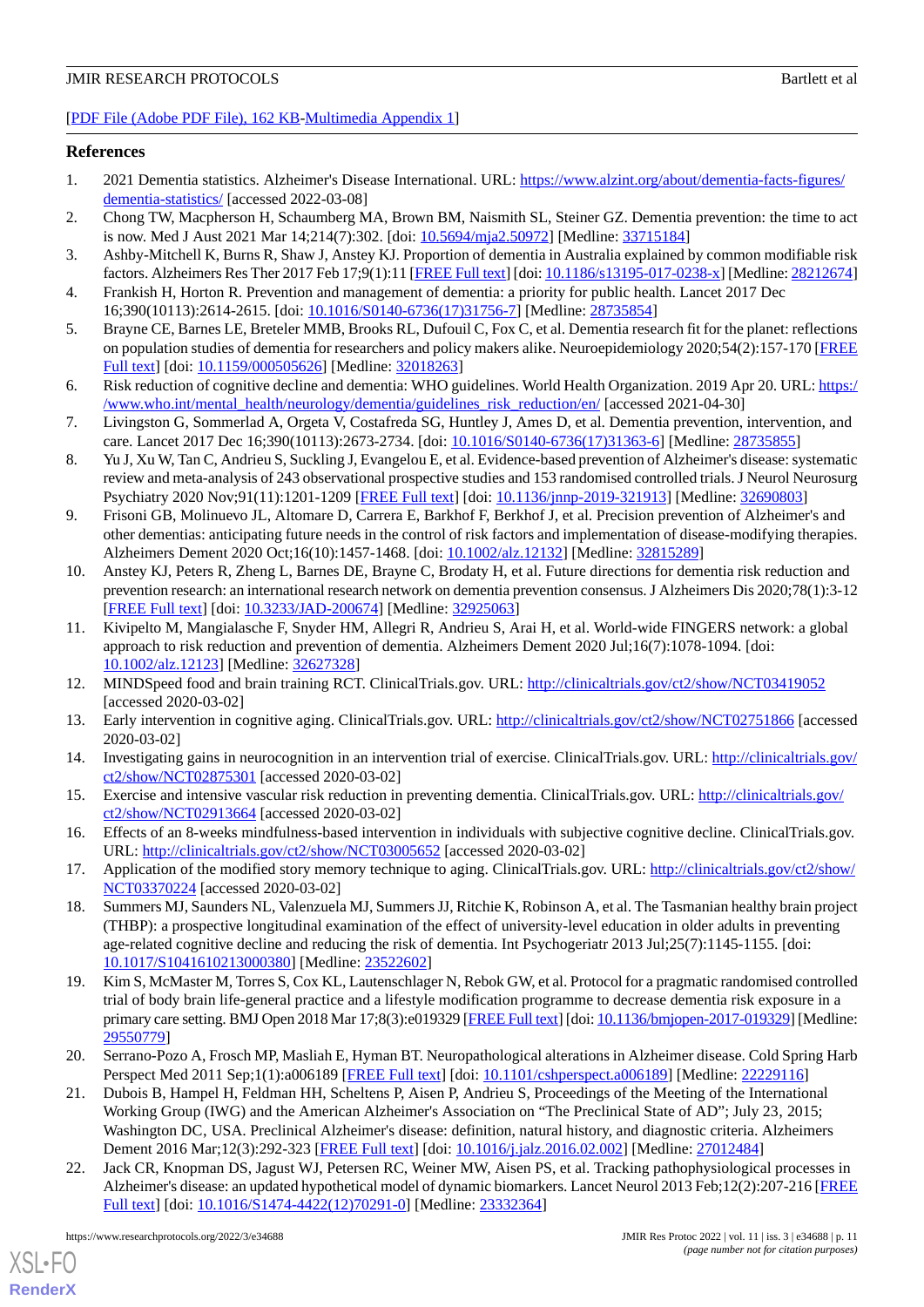- <span id="page-11-0"></span>23. Komeili M, Pou-Prom C, Liaqat D, Fraser KC, Yancheva M, Rudzicz F. Talk2Me: automated linguistic data collection for personal assessment. PLoS One 2019;14(3):e0212342 [[FREE Full text](https://dx.plos.org/10.1371/journal.pone.0212342)] [doi: [10.1371/journal.pone.0212342](http://dx.doi.org/10.1371/journal.pone.0212342)] [Medline: [30917120](http://www.ncbi.nlm.nih.gov/entrez/query.fcgi?cmd=Retrieve&db=PubMed&list_uids=30917120&dopt=Abstract)]
- <span id="page-11-1"></span>24. Buchman AS, Bennett DA. Loss of motor function in preclinical Alzheimer's disease. Expert Rev Neurother 2011 May;11(5):665-676 [\[FREE Full text\]](http://europepmc.org/abstract/MED/21539487) [doi: [10.1586/ern.11.57\]](http://dx.doi.org/10.1586/ern.11.57) [Medline: [21539487\]](http://www.ncbi.nlm.nih.gov/entrez/query.fcgi?cmd=Retrieve&db=PubMed&list_uids=21539487&dopt=Abstract)
- 25. Albers MW, Gilmore GC, Kaye J, Murphy C, Wingfield A, Bennett DA, et al. At the interface of sensory and motor dysfunctions and Alzheimer's disease. Alzheimers Dement 2015 Jan;11(1):70-98 [\[FREE Full text\]](http://europepmc.org/abstract/MED/25022540) [doi: [10.1016/j.jalz.2014.04.514](http://dx.doi.org/10.1016/j.jalz.2014.04.514)] [Medline: [25022540\]](http://www.ncbi.nlm.nih.gov/entrez/query.fcgi?cmd=Retrieve&db=PubMed&list_uids=25022540&dopt=Abstract)
- <span id="page-11-3"></span><span id="page-11-2"></span>26. Mollica MA, Tort-Merino A, Navarra J, Fernández-Prieto I, Valech N, Olives J, et al. Early detection of subtle motor dysfunction in cognitively normal subjects with amyloid-β positivity. Cortex 2019 Dec;121:117-124. [doi: [10.1016/j.cortex.2019.07.021](http://dx.doi.org/10.1016/j.cortex.2019.07.021)] [Medline: [31561128](http://www.ncbi.nlm.nih.gov/entrez/query.fcgi?cmd=Retrieve&db=PubMed&list_uids=31561128&dopt=Abstract)]
- <span id="page-11-4"></span>27. Cadar D. A life course approach to dementia prevention. J Aging Geriatr Med 2017;1(2):1-6 [\[FREE Full text\]](https://discovery.ucl.ac.uk/id/eprint/1558926/1/a-life-course-approach-to-dementia-prevention-6hOR.pdf)
- <span id="page-11-5"></span>28. Prince M, Wimo A, Guerchet M, Ali G, Wu Y, Prina M. World Alzheimer report 2019: The global impact of dementia. an analysis of prevalence, incidence, cost and trends. Alzheimer's Disease International. 2015. URL: [https://www.alzint.org/](https://www.alzint.org/u/WorldAlzheimerReport2015.pdf) [u/WorldAlzheimerReport2015.pdf](https://www.alzint.org/u/WorldAlzheimerReport2015.pdf) [accessed 2019-10-01]
- <span id="page-11-6"></span>29. Damschroder LJ, Aron DC, Keith RE, Kirsh SR, Alexander JA, Lowery JC. Fostering implementation of health services research findings into practice: a consolidated framework for advancing implementation science. Implement Sci 2009;4:50 [[FREE Full text](http://www.implementationscience.com/content/4//50)] [doi: [10.1186/1748-5908-4-50\]](http://dx.doi.org/10.1186/1748-5908-4-50) [Medline: [19664226\]](http://www.ncbi.nlm.nih.gov/entrez/query.fcgi?cmd=Retrieve&db=PubMed&list_uids=19664226&dopt=Abstract)
- <span id="page-11-7"></span>30. Grimshaw JM, Eccles MP, Lavis JN, Hill SJ, Squires JE. Knowledge translation of research findings. Implement Sci 2012;7:50 [[FREE Full text](http://www.implementationscience.com/content/7//50)] [doi: [10.1186/1748-5908-7-50\]](http://dx.doi.org/10.1186/1748-5908-7-50) [Medline: [22651257\]](http://www.ncbi.nlm.nih.gov/entrez/query.fcgi?cmd=Retrieve&db=PubMed&list_uids=22651257&dopt=Abstract)
- <span id="page-11-8"></span>31. Smith BJ, Ali S, Quach H. Public knowledge and beliefs about dementia risk reduction: a national survey of Australians. BMC Public Health 2014 Jun 28;14:661 [[FREE Full text](https://bmcpublichealth.biomedcentral.com/articles/10.1186/1471-2458-14-661)] [doi: [10.1186/1471-2458-14-661\]](http://dx.doi.org/10.1186/1471-2458-14-661) [Medline: [24972448](http://www.ncbi.nlm.nih.gov/entrez/query.fcgi?cmd=Retrieve&db=PubMed&list_uids=24972448&dopt=Abstract)]
- <span id="page-11-9"></span>32. Kim S, Sargent-Cox KA, Anstey KJ. A qualitative study of older and middle-aged adults' perception and attitudes towards dementia and dementia risk reduction. J Adv Nurs 2015 Jul;71(7):1694-1703. [doi: [10.1111/jan.12641](http://dx.doi.org/10.1111/jan.12641)] [Medline: [25702823\]](http://www.ncbi.nlm.nih.gov/entrez/query.fcgi?cmd=Retrieve&db=PubMed&list_uids=25702823&dopt=Abstract)
- <span id="page-11-10"></span>33. Choi I, La Monica H, Naismith S, Rahmanovic A, Mowszowski L, Glozier N. Communicating personal risk profiles of Alzheimer's disease to older adults: a pilot trial. J Prev Alzheimers Dis 2022;9(1):144-150. [doi: [10.14283/jpad.2021.34](http://dx.doi.org/10.14283/jpad.2021.34)] [Medline: [35098985](http://www.ncbi.nlm.nih.gov/entrez/query.fcgi?cmd=Retrieve&db=PubMed&list_uids=35098985&dopt=Abstract)]
- <span id="page-11-11"></span>34. Michie S, Carey RN, Johnston M, Rothman AJ, de Bruin M, Kelly MP, et al. From theory-inspired to theory-based interventions: a protocol for developing and testing a methodology for linking behaviour change techniques to theoretical mechanisms of action. Ann Behav Med 2016 Jul 11;52:501-512. [doi: [10.1007/s12160-016-9816-6\]](http://dx.doi.org/10.1007/s12160-016-9816-6) [Medline: [27401001](http://www.ncbi.nlm.nih.gov/entrez/query.fcgi?cmd=Retrieve&db=PubMed&list_uids=27401001&dopt=Abstract)]
- <span id="page-11-13"></span><span id="page-11-12"></span>35. Curran E, Chong TWH, Godbee K, Abraham C, Lautenschlager NT, Palmer VJ. General population perspectives of dementia risk reduction and the implications for intervention: a systematic review and thematic synthesis of qualitative evidence. PLoS One 2021;16(9):e0257540 [[FREE Full text](https://dx.plos.org/10.1371/journal.pone.0257540)] [doi: [10.1371/journal.pone.0257540\]](http://dx.doi.org/10.1371/journal.pone.0257540) [Medline: [34534250](http://www.ncbi.nlm.nih.gov/entrez/query.fcgi?cmd=Retrieve&db=PubMed&list_uids=34534250&dopt=Abstract)]
- <span id="page-11-14"></span>36. Michie S. Designing and implementing behaviour change interventions to improve population health. J Health Serv Res Policy 2008 Oct;13(3):64-69. [doi: [10.1258/jhsrp.2008.008014\]](http://dx.doi.org/10.1258/jhsrp.2008.008014) [Medline: [18806194](http://www.ncbi.nlm.nih.gov/entrez/query.fcgi?cmd=Retrieve&db=PubMed&list_uids=18806194&dopt=Abstract)]
- <span id="page-11-15"></span>37. Paterson M, Lagosky S, Mason R. Health promotion and knowledge translation: two roads to the same destination? Glob Health Promot 2018 Sep;25(3):65-69. [doi: [10.1177/1757975916665340](http://dx.doi.org/10.1177/1757975916665340)] [Medline: [30246629](http://www.ncbi.nlm.nih.gov/entrez/query.fcgi?cmd=Retrieve&db=PubMed&list_uids=30246629&dopt=Abstract)]
- <span id="page-11-16"></span>38. National statement on ethical conduct in human research. National Health and Medical Research Council. URL: [http://www.](http://www.nhmrc.gov.au/guidelines/publications/e72) [nhmrc.gov.au/guidelines/publications/e72](http://www.nhmrc.gov.au/guidelines/publications/e72) [accessed 2022-02-14]
- <span id="page-11-17"></span>39. Eysenbach G. Improving the quality of web surveys: the checklist for reporting results of internet e-surveys (CHERRIES). J Med Internet Res 2004 Sep 29;6(3):e34 [\[FREE Full text\]](http://www.jmir.org/2004/3/e34/) [doi: [10.2196/jmir.6.3.e34](http://dx.doi.org/10.2196/jmir.6.3.e34)] [Medline: [15471760](http://www.ncbi.nlm.nih.gov/entrez/query.fcgi?cmd=Retrieve&db=PubMed&list_uids=15471760&dopt=Abstract)]
- <span id="page-11-18"></span>40. Kim S, Sargent-Cox K, Cherbuin N, Anstey KJ. Development of the motivation to change lifestyle and health behaviours for dementia risk reduction scale. Dement Geriatr Cogn Dis Extra 2014 May;4(2):172-183 [\[FREE Full text\]](https://www.karger.com?DOI=10.1159/000362228) [doi: [10.1159/000362228\]](http://dx.doi.org/10.1159/000362228) [Medline: [25028583\]](http://www.ncbi.nlm.nih.gov/entrez/query.fcgi?cmd=Retrieve&db=PubMed&list_uids=25028583&dopt=Abstract)
- <span id="page-11-19"></span>41. Glanz K, Rimer B, Viswanath K, editors. Health Behavior: Theory, Research and Practice. 5th ed. San Francisco, USA: Josey-Blass; 2015:41-279.
- <span id="page-11-20"></span>42. Chen G, Gully SM, Eden D. Validation of a new general self-efficacy scale. Organ Res Methods 2016 Jun 29;4(1):62-83. [doi: [10.1177/109442810141004](http://dx.doi.org/10.1177/109442810141004)]
- <span id="page-11-21"></span>43. Chinn D, McCarthy C. All aspects of health literacy scale (AAHLS): developing a tool to measure functional, communicative and critical health literacy in primary healthcare settings. Patient Educ Couns 2013 Feb;90(2):247-253. [doi: [10.1016/j.pec.2012.10.019\]](http://dx.doi.org/10.1016/j.pec.2012.10.019) [Medline: [23206659](http://www.ncbi.nlm.nih.gov/entrez/query.fcgi?cmd=Retrieve&db=PubMed&list_uids=23206659&dopt=Abstract)]
- <span id="page-11-22"></span>44. Cohen S, Kamarck T, Mermelstein R. A global measure of perceived stress. J Health Soc Behav 1983 Dec;24(4):385-396. [Medline: [6668417\]](http://www.ncbi.nlm.nih.gov/entrez/query.fcgi?cmd=Retrieve&db=PubMed&list_uids=6668417&dopt=Abstract)
- 45. Robbins TW, James M, Owen AM, Sahakian BJ, McInnes L, Rabbitt P. Cambridge neuropsychological test automated battery (CANTAB): a factor analytic study of a large sample of normal elderly volunteers. Dementia 1994;5(5):266-281. [Medline: **7951684**]
- 46. Backx R, Skirrow C, Dente P, Barnett JH, Cormack FK. Comparing web-based and lab-based cognitive assessment using the Cambridge neuropsychological test automated battery: a within-subjects counterbalanced study. J Med Internet Res 2020 Aug 04;22(8):e16792 [\[FREE Full text\]](https://www.jmir.org/2020/8/e16792/) [doi: [10.2196/16792](http://dx.doi.org/10.2196/16792)] [Medline: [32749999\]](http://www.ncbi.nlm.nih.gov/entrez/query.fcgi?cmd=Retrieve&db=PubMed&list_uids=32749999&dopt=Abstract)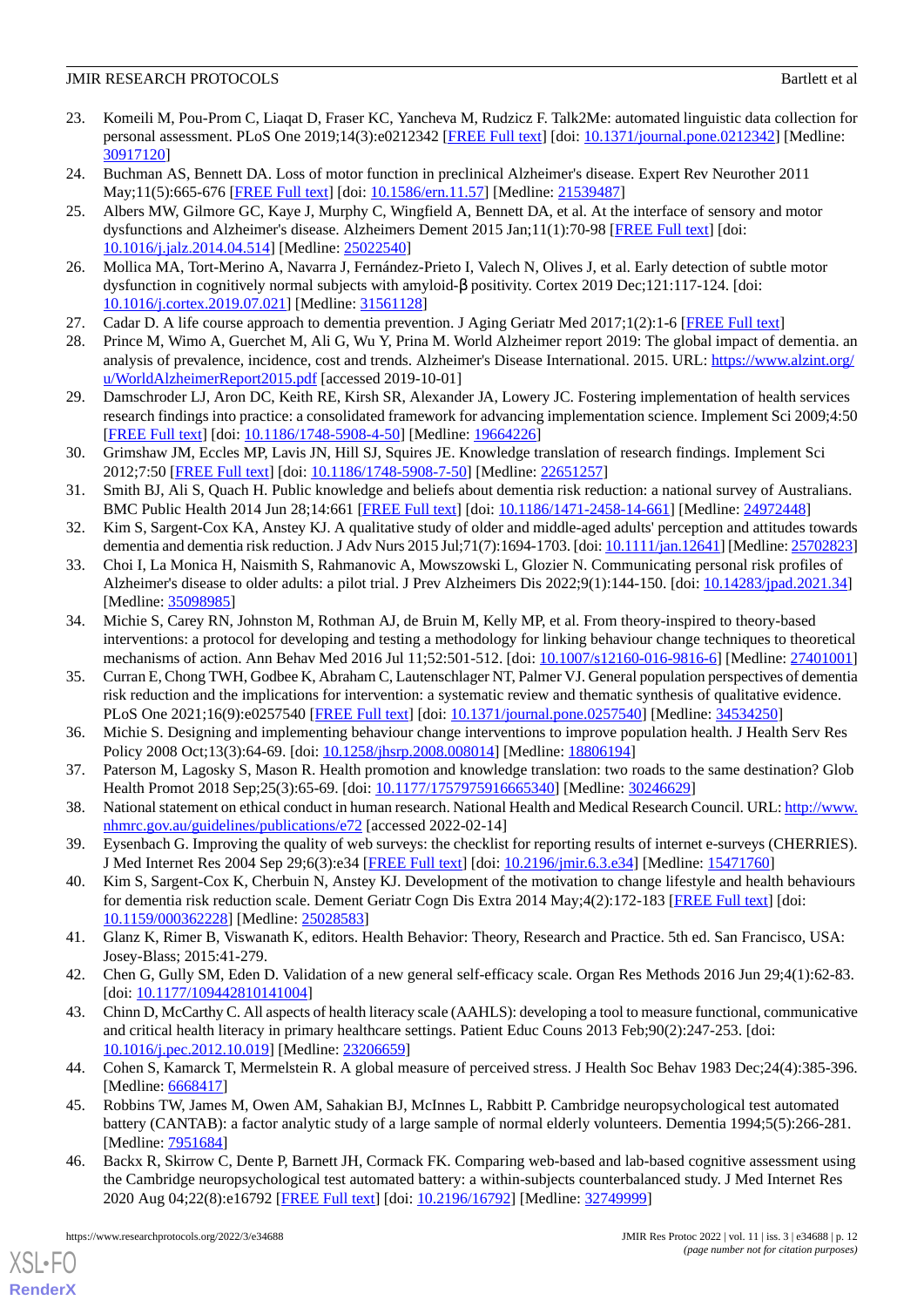- <span id="page-12-0"></span>47. Alty J, Bai Q, George RJS, Bindoff A, Li R, Lawler K, et al. TasTest: Moving towards a digital screening test for pre‐clinical Alzheimer's disease. Alzheimer's & Dementia 2021 Dec 31;17(S5):e058732. [doi: [10.1002/alz.058732\]](http://dx.doi.org/10.1002/alz.058732)
- <span id="page-12-2"></span><span id="page-12-1"></span>48. Zigmond AS, Snaith RP. The hospital anxiety and depression scale. Acta Psychiatr Scand 1983 Jun;67(6):361-370. [Medline: [6880820\]](http://www.ncbi.nlm.nih.gov/entrez/query.fcgi?cmd=Retrieve&db=PubMed&list_uids=6880820&dopt=Abstract)
- <span id="page-12-3"></span>49. Lubben JE. Assessing social networks among elderly populations. Fam Community Health 1988;11(3):42-52. [doi: [10.1097/00003727-198811000-00008](http://dx.doi.org/10.1097/00003727-198811000-00008)]
- <span id="page-12-4"></span>50. Hawthorne G, Richardson J, Osborne R. The assessment of quality of life (AQoL) instrument: a psychometric measure of health-related quality of life. Qual Life Res 1999;8(3):209-224. [doi: [10.1023/a:1008815005736\]](http://dx.doi.org/10.1023/a:1008815005736)
- <span id="page-12-5"></span>51. Kemper S, Marquis J, Thompson M. Longitudinal change in language production: effects of aging and dementia on grammatical complexity and propositional content. Psychol Aging 2001 Dec;16(4):600-614. [doi: [10.1037//0882-7974.16.4.600](http://dx.doi.org/10.1037//0882-7974.16.4.600)] [Medline: [11766915](http://www.ncbi.nlm.nih.gov/entrez/query.fcgi?cmd=Retrieve&db=PubMed&list_uids=11766915&dopt=Abstract)]
- <span id="page-12-6"></span>52. Swainson R, Hodges JR, Galton CJ, Semple J, Michael A, Dunn BD, et al. Early detection and differential diagnosis of Alzheimer's disease and depression with neuropsychological tasks. Dement Geriatr Cogn Disord 2001;12(4):265-280. [doi: [10.1159/000051269\]](http://dx.doi.org/10.1159/000051269) [Medline: [11351138\]](http://www.ncbi.nlm.nih.gov/entrez/query.fcgi?cmd=Retrieve&db=PubMed&list_uids=11351138&dopt=Abstract)
- <span id="page-12-7"></span>53. Anstey KJ, Cherbuin N, Herath PM, Qiu C, Kuller LH, Lopez OL, et al. A self-report risk index to predict occurrence of dementia in three independent cohorts of older adults: the ANU-ADRI. PLoS One 2014;9(1):e86141 [\[FREE Full text](https://dx.plos.org/10.1371/journal.pone.0086141)] [doi: [10.1371/journal.pone.0086141\]](http://dx.doi.org/10.1371/journal.pone.0086141) [Medline: [24465922](http://www.ncbi.nlm.nih.gov/entrez/query.fcgi?cmd=Retrieve&db=PubMed&list_uids=24465922&dopt=Abstract)]
- <span id="page-12-8"></span>54. National health survey report no. 4364.0.55.001. Australian Bureau of Statistics. 2017. URL: [https://www.abs.gov.au/](https://www.abs.gov.au/statistics/health/health-conditions-and-risks/national-health-survey-state-and-territory-findings/latest-release) [statistics/health/health-conditions-and-risks/national-health-survey-state-and-territory-findings/latest-release](https://www.abs.gov.au/statistics/health/health-conditions-and-risks/national-health-survey-state-and-territory-findings/latest-release) [accessed 2019-10-30]
- <span id="page-12-9"></span>55. Eslake S. Education, productivity and economic performance: Tasmania, then, now and tomorrow. 2017 Presented at: 29th John West Memorial Lecture; March 16, 2016; Launceston, Australia URL: [http://launcestonhistory.org.au/wp-content/](http://launcestonhistory.org.au/wp-content/uploads/2017/03/Saul-Eslake-2017.pdf) [uploads/2017/03/Saul-Eslake-2017.pdf](http://launcestonhistory.org.au/wp-content/uploads/2017/03/Saul-Eslake-2017.pdf)
- <span id="page-12-11"></span><span id="page-12-10"></span>56. Wicking Dementia Research and Education Centre. The ISLAND project. University of Tasmania. URL: [https://island.](https://island.mooc.utas.edu.au/) [mooc.utas.edu.au/](https://island.mooc.utas.edu.au/) [accessed 2022-02-08]
- <span id="page-12-12"></span>57. Wicking Dementia Research and Education Centre. Preventing dementia massive open online course. University of Tasmania. URL: <https://www.utas.edu.au/wicking/preventing-dementia> [accessed 2022-02-08]
- 58. Shah D. Class Central. The top 100 courses of all time. 2019. URL: [https://www.classcentral.com/report/](https://www.classcentral.com/report/top-moocs-2019-edition) [top-moocs-2019-edition](https://www.classcentral.com/report/top-moocs-2019-edition) [accessed 2021-03-24]
- <span id="page-12-13"></span>59. Farrow M, Doherty K, McInerney F, Klekociuk SZ, Bindoff A, Vickers JC. Improving knowledge and practice through massive open online dementia education: the understanding dementia and preventing dementia MOOCs. 2018 Jul Presented at: Alzheimer's Association International Conference; July 22-26, 2018; Chicago, Illinois. [doi: [10.1016/j.jalz.2018.06.2368\]](http://dx.doi.org/10.1016/j.jalz.2018.06.2368)
- <span id="page-12-14"></span>60. Thow ME, Summers MJ, Saunders NL, Summers JJ, Ritchie K, Vickers JC. Further education improves cognitive reserve and triggers improvement in selective cognitive functions in older adults: the Tasmanian healthy brain project. Alzheimers Dement (Amst) 2018;10:22-30 [\[FREE Full text\]](https://linkinghub.elsevier.com/retrieve/pii/S2352-8729(17)30051-9) [doi: [10.1016/j.dadm.2017.08.004](http://dx.doi.org/10.1016/j.dadm.2017.08.004)] [Medline: [29034310\]](http://www.ncbi.nlm.nih.gov/entrez/query.fcgi?cmd=Retrieve&db=PubMed&list_uids=29034310&dopt=Abstract)
- <span id="page-12-18"></span><span id="page-12-17"></span><span id="page-12-16"></span><span id="page-12-15"></span>61. Bindoff AD, Summers MJ, Hill E, Alty J, Vickers JC. Studying at university in later life slows cognitive decline: a long-term prospective study. Alzheimers Dement (N Y) 2021;7(1):e12207 [\[FREE Full text\]](http://europepmc.org/abstract/MED/34522765) [doi: [10.1002/trc2.12207](http://dx.doi.org/10.1002/trc2.12207)] [Medline: [34522765](http://www.ncbi.nlm.nih.gov/entrez/query.fcgi?cmd=Retrieve&db=PubMed&list_uids=34522765&dopt=Abstract)]
- <span id="page-12-19"></span>62. Google Maps. 2022. URL: <https://www.google.com/maps/place/Tasmania> [accessed 2022-01-05]
- 63. Census data. Australian Bureau of Statistics. 2016. URL:<http://stat.data.abs.gov.au/Index.aspx> [accessed 2019-11-24]
- 64. Wickham H. ggplot2: Elegant Graphics for Data Analysis. New York: Springer-Verlag; 2016.
- <span id="page-12-20"></span>65. Ioannidis JPA. Evolution and translation of research findings: from bench to where? PLoS Clin Trials 2006 Nov 17;1(7):e36 [[FREE Full text](https://dx.plos.org/10.1371/journal.pctr.0010036)] [doi: [10.1371/journal.pctr.0010036](http://dx.doi.org/10.1371/journal.pctr.0010036)] [Medline: [17111044\]](http://www.ncbi.nlm.nih.gov/entrez/query.fcgi?cmd=Retrieve&db=PubMed&list_uids=17111044&dopt=Abstract)
- <span id="page-12-22"></span><span id="page-12-21"></span>66. Stefler D, Prina M, Wu Y, Sánchez-Niubò A, Lu W, Haro JM, et al. Socioeconomic inequalities in physical and cognitive functioning: cross-sectional evidence from 37 cohorts across 28 countries in the ATHLOS project. J Epidemiol Community Health 2021 Oct;75(10):980-986 [\[FREE Full text](http://jech.bmj.com/lookup/pmidlookup?view=long&pmid=33649052)] [doi: [10.1136/jech-2020-214714](http://dx.doi.org/10.1136/jech-2020-214714)] [Medline: [33649052](http://www.ncbi.nlm.nih.gov/entrez/query.fcgi?cmd=Retrieve&db=PubMed&list_uids=33649052&dopt=Abstract)]
- 67. Fair H, Eccleston C, Doherty K, Klekociuk SZ, Farrow M. The diffusion of dementia risk education. 2020 Dec 07 Presented at: Alzheimer's Association International Conference; July 31-Aug 4, 2020; San Diego, California. [doi: [10.1002/alz.046618\]](http://dx.doi.org/10.1002/alz.046618)
- 68. Prados-Torres A, Calderón-Larrañaga A, Hancco-Saavedra J, Poblador-Plou B, van den Akker M. Multimorbidity patterns: a systematic review. J Clin Epidemiol 2014 Mar;67(3):254-266. [doi: [10.1016/j.jclinepi.2013.09.021\]](http://dx.doi.org/10.1016/j.jclinepi.2013.09.021) [Medline: [24472295](http://www.ncbi.nlm.nih.gov/entrez/query.fcgi?cmd=Retrieve&db=PubMed&list_uids=24472295&dopt=Abstract)]
- 69. Bartlett L, Brady JJR, Farrow M, Kim S, Bindoff A, Fair H, et al. Change in modifiable dementia risk factors during COVID-19 lockdown: the experience of over 50s in Tasmania, Australia. Alzheimers Dement (N Y) 2021;7(1):e12169 [[FREE Full text](http://europepmc.org/abstract/MED/34027023)] [doi: [10.1002/trc2.12169\]](http://dx.doi.org/10.1002/trc2.12169) [Medline: [34027023\]](http://www.ncbi.nlm.nih.gov/entrez/query.fcgi?cmd=Retrieve&db=PubMed&list_uids=34027023&dopt=Abstract)

## **Abbreviations**

**ISLAND:** Island Study Linking Aging and Neurodegenerative Disease